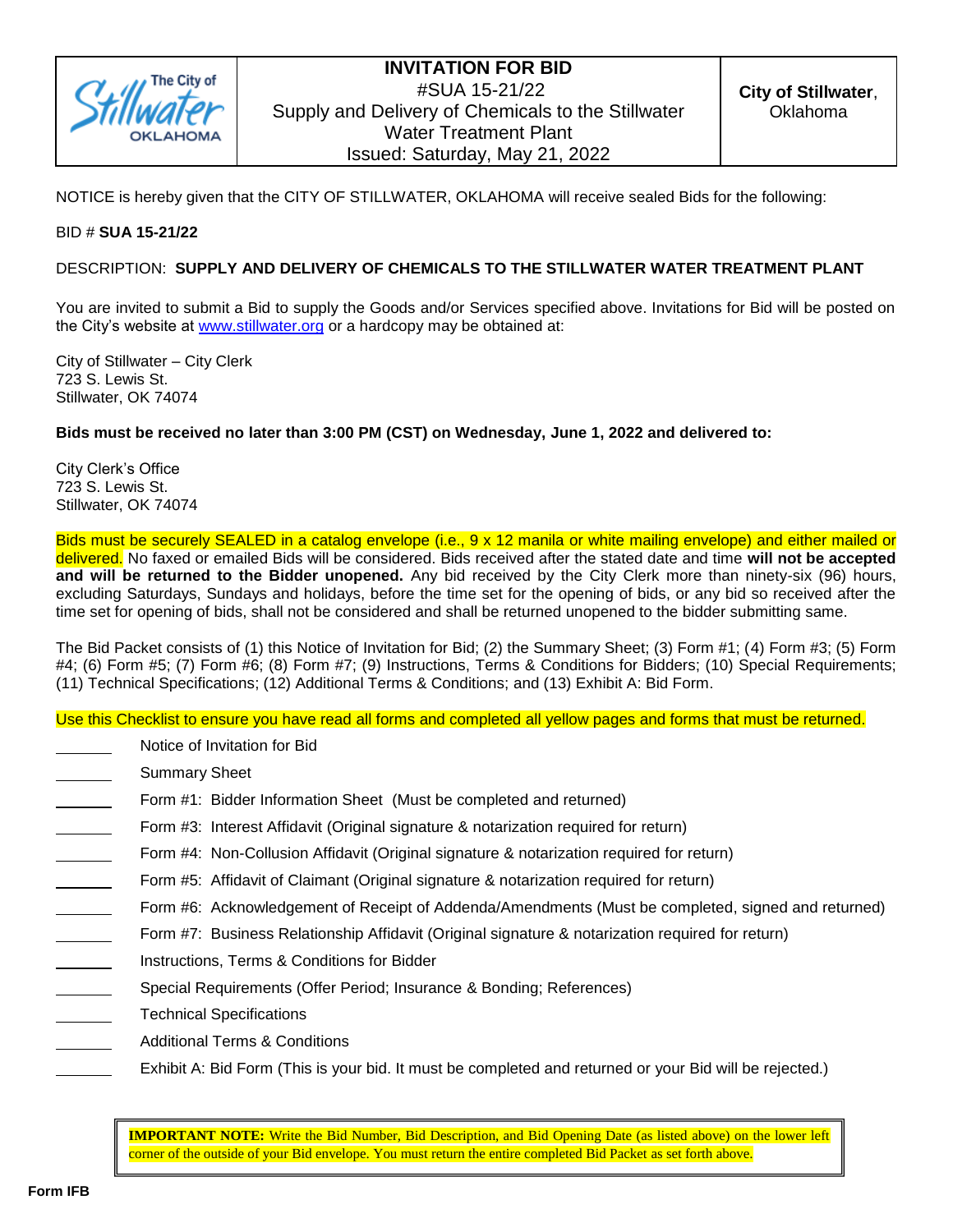

### **SUMMARY SHEET**

### **Procurement Manager**

If you have questions or need additional information, contact the Procurement Manager:

John McClenny [john.mcclenny@stillwater.org](mailto:john.mcclenny@stillwater.org) Please include #SUA 15-21/22 on the subject line

### **Bidder's Notice of Intent to Submit a Bid**

Email the Procurement Manager indicating your intent to Bid. Include #SUA 15-21/22 on the subject line of the email. You will receive an email response verifying your notice of intent to bid was received. The same procedure should be followed to request clarification, in writing, of any point in the Invitation for Bid.

Bidders are encouraged to contact the Procurement Manager by email if there is anything in these specifications that prevents you from submitting a Bid, or completing the Bid Packet. Questions or concerns must be received no later than seven (7) days prior to the Bid Packet due date.

### **Issuing of Addenda**

If you received the Notice of this Invitation for Bid from the City as a result of being registered with the City, you should also receive notice of any addenda issued. Addenda will be posted on the City's bid page [\(www.stillwater.org\)](http://www.stillwater.org/).

### **Pre-Bid Conference**

If a Pre-Bid Conference will be held for this Invitation for Bid, information on that conference will be inserted below.

Date: Time: Time: Time: Time: Time: Time: Time: Time: Time: Time: Time: Time: Time: Time: Time: Time: Time: Time: Time: Time: Time: Time: Time: Time: Time: Time: Time: Time: Time: Time: Time: Time: Time: Time: Time: Time:

Location: \_\_\_\_ \_\_\_\_\_\_ \_\_\_\_\_\_\_\_\_\_\_

Attendance at the Pre-Bid Conference is **REQUIRED** to submit a Bid

**Attendance is NOT REQUIRED** to submit a Bid.

### **Bid Packet Submission**

The City requires three (3) completed Bid Packets. (1 Original and 2 copies) Each must be clearly labeled on the front sheet indicating "Original" or "Copy". If a copy on electronic media is also required, the box below will be checked.

Electronic Copy also **REQUIRED**

Responses to this Invitation for Bid must be made on the Forms and documents listed on Page 1. The entire Bid Packet must be returned or your Bid may be rejected. **Do not take exception to any portion of this Bid Packet. Do not make any entries except where required. Do not insert any other documents into the Bid Packet.**

### **Bid Packet Submission**

All Bid Openings are public and take place at 3:00 PM Wednesday. The Bid Openings are held in the City of Stillwater, Meeting Room 1112B, 723 S. Lewis St., Stillwater, Oklahoma, 74074.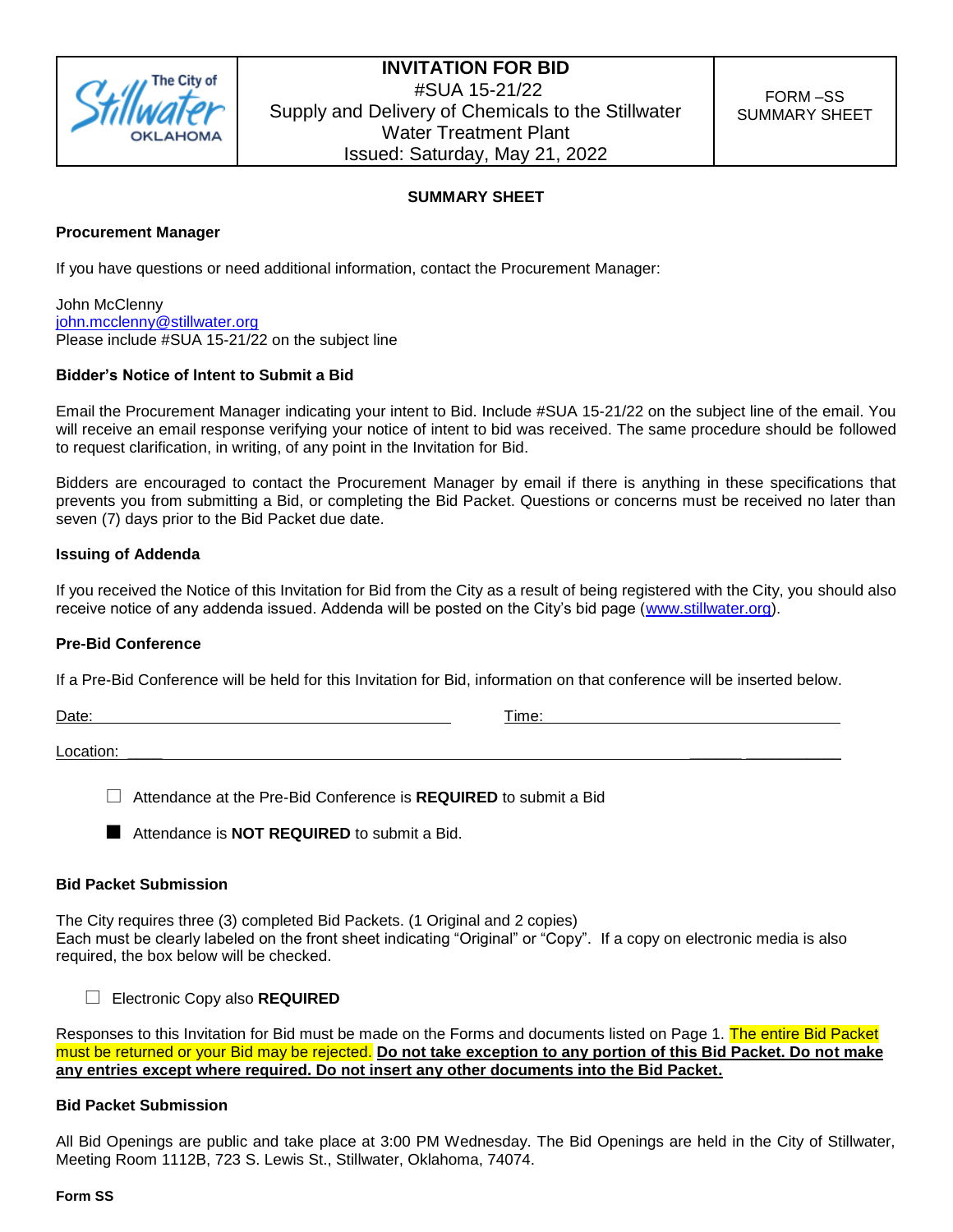

FORM #1 BIDDER INFORMATION SHEET

### **FORM #1 BIDDER INFORMATION SHEET**

### **Bidder's Exact Legal Name:**

(Must be Bidder's company name as reflected on its organizational documents, filed with the state in which bidder is organized; not simply a DBA)

### **State of Organization:**

| <b>Bidder's Type of Legal Entity: (check one)</b> |               |                       |                   |              |                                                                          |  |
|---------------------------------------------------|---------------|-----------------------|-------------------|--------------|--------------------------------------------------------------------------|--|
| Sole Proprietorship<br>Partnership                |               |                       | $\mathsf{L}$<br>П |              | <b>Limited Liability Company</b><br><b>Limited Liability Partnership</b> |  |
| Corporation<br><b>Limited Partnership</b>         |               |                       |                   |              | Other: <u>_____________________</u>                                      |  |
| Bidders Address:                                  | <b>Street</b> | City                  |                   | <b>State</b> | Zip Code                                                                 |  |
| <b>Website Address:</b>                           |               | <b>Email Address:</b> |                   |              |                                                                          |  |

| <b>Sales Contact:</b> | <b>Legal or Alternate Contact:</b> |
|-----------------------|------------------------------------|
|                       |                                    |
|                       | Street:                            |
|                       |                                    |
|                       | State:                             |
|                       |                                    |
|                       |                                    |
|                       |                                    |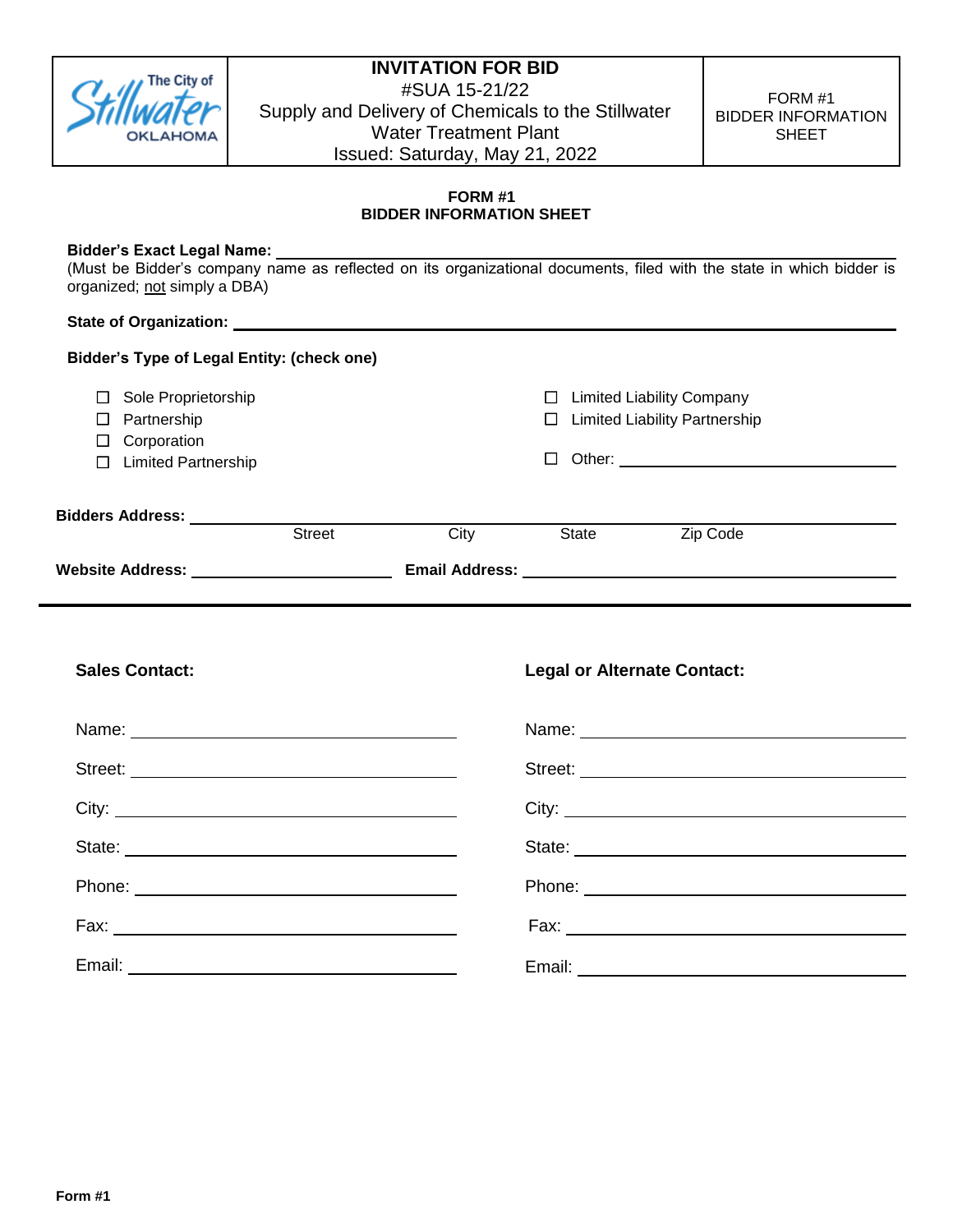| The City of                        | <b>INVITATION FOR BID</b><br>#SUA 15-21/22<br>Supply and Delivery of Chemicals to the Stillwater<br><b>Water Treatment Plant</b><br>Issued: Saturday, May 21, 2022                                                                                                                                                                                                                                                                                                                                                                                                                    | FORM #3<br><b>INTEREST AFFIDAVIT</b> |
|------------------------------------|---------------------------------------------------------------------------------------------------------------------------------------------------------------------------------------------------------------------------------------------------------------------------------------------------------------------------------------------------------------------------------------------------------------------------------------------------------------------------------------------------------------------------------------------------------------------------------------|--------------------------------------|
|                                    | FORM #3<br><b>INTEREST AFFIDAVIT</b>                                                                                                                                                                                                                                                                                                                                                                                                                                                                                                                                                  |                                      |
| STATE OF THE STATE OF THE STATE OF |                                                                                                                                                                                                                                                                                                                                                                                                                                                                                                                                                                                       |                                      |
|                                    | ) SS.                                                                                                                                                                                                                                                                                                                                                                                                                                                                                                                                                                                 |                                      |
| COUNTY OF _____________________    |                                                                                                                                                                                                                                                                                                                                                                                                                                                                                                                                                                                       |                                      |
|                                    | of lawful age, being first duly sworn, state that I am the agent authorized by Seller<br>to submit the attached Bid. Affiant further states that no officer or employee of the City of Stillwater either directly or indirectly<br>owns a five percent (5%) interest or more in the Bidder's business or such a percentage that constitutes a controlling interest.<br>Affiant further states that the following officer and/or employees of the City of Stillwater own an interest in the Bidder's<br>business which is less than a controlling interest, either direct or indirect. |                                      |
|                                    |                                                                                                                                                                                                                                                                                                                                                                                                                                                                                                                                                                                       |                                      |
|                                    | By:<br>Signature                                                                                                                                                                                                                                                                                                                                                                                                                                                                                                                                                                      |                                      |
|                                    | <b>Printed Name:</b>                                                                                                                                                                                                                                                                                                                                                                                                                                                                                                                                                                  |                                      |
|                                    | Title:                                                                                                                                                                                                                                                                                                                                                                                                                                                                                                                                                                                |                                      |
|                                    | Subscribed and sworn to before me this _______ day of ________________, 20_____.                                                                                                                                                                                                                                                                                                                                                                                                                                                                                                      |                                      |
| <b>Notary Public</b>               | <u> 1989 - Johann Stein, marwolaethau (b. 1989)</u>                                                                                                                                                                                                                                                                                                                                                                                                                                                                                                                                   |                                      |
|                                    |                                                                                                                                                                                                                                                                                                                                                                                                                                                                                                                                                                                       |                                      |
|                                    |                                                                                                                                                                                                                                                                                                                                                                                                                                                                                                                                                                                       |                                      |
|                                    |                                                                                                                                                                                                                                                                                                                                                                                                                                                                                                                                                                                       |                                      |
|                                    |                                                                                                                                                                                                                                                                                                                                                                                                                                                                                                                                                                                       |                                      |

**The Affidavit must be signed by an authorized agent and notarized**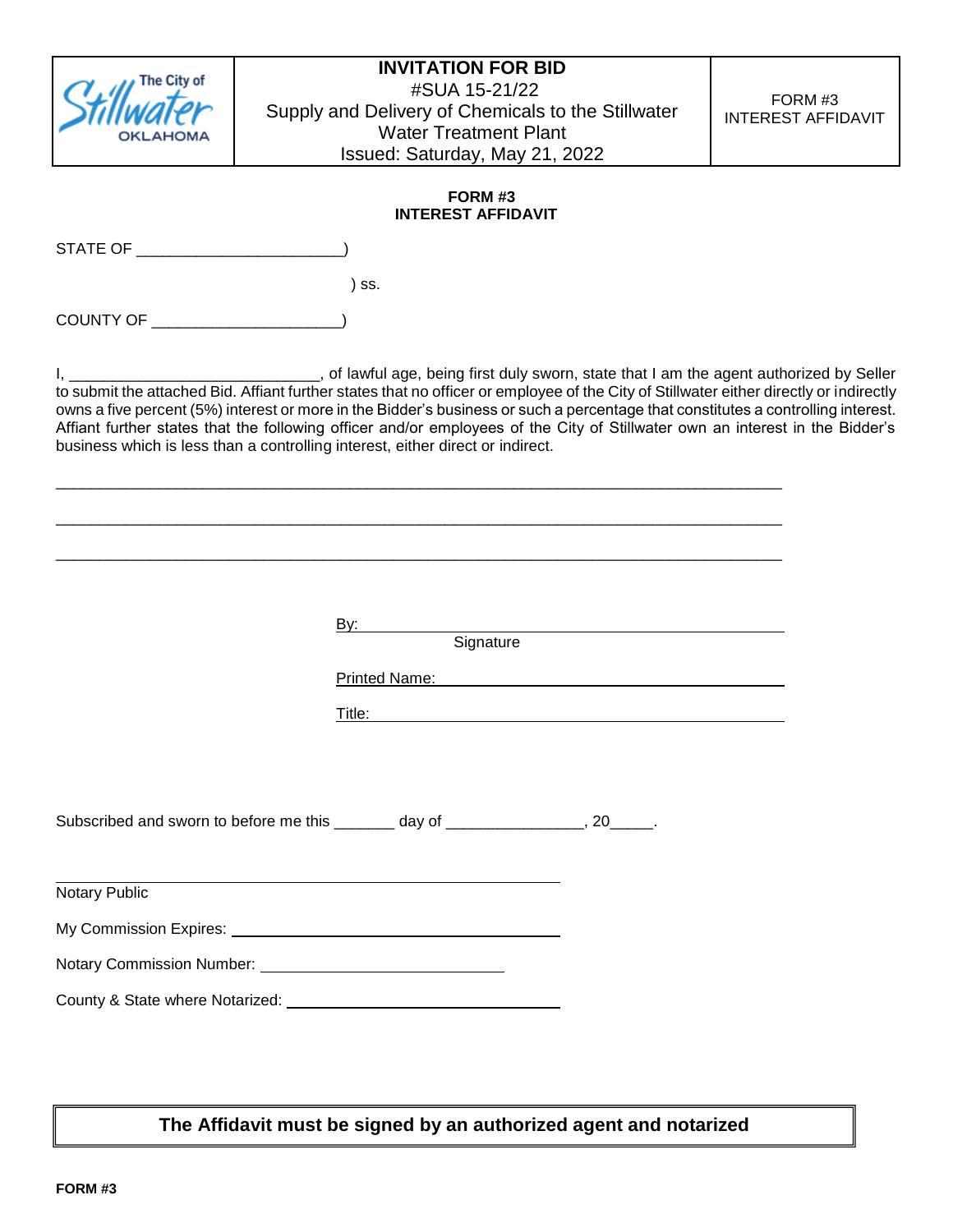

FORM #4 NON-COLLUSION AFFIDAVIT

### **FORM #4 NON-COLLUSION AFFIDAVIT**

(Required by Oklahoma Competitive Bidding Act, 61 O.S. § 138)

STATE OF \_\_\_\_\_\_\_\_\_\_\_\_\_\_\_\_\_\_\_

)ss.

COUNTY OF \_\_\_\_\_\_\_\_\_\_\_\_\_\_\_\_\_\_\_\_\_\_)

I, \_\_\_\_\_\_\_\_\_\_\_\_\_\_\_\_\_\_\_\_\_\_\_\_\_\_\_\_\_\_\_\_, of lawful age, being first duly sworn, state that:

(Seller's Authorized Agent)

- 1. I am the authorized agent of Seller herein for the purpose of certifying facts pertaining to the existence of collusion among and between Bidders and municipal officials or employees, as well as facts pertaining to the giving or offering of things of value to government personnel in return for special consideration in the letting of any contract pursuant to the Bid to which this statement is attached.
- 2. I am fully aware of the facts and circumstances surrounding the making of the Bid to which this statement relates, and I have been personally and directly involved in the proceedings leading to the submission of such Bid; and
- 3. Neither the Seller nor anyone subject to the Seller's direction or control has been a party:
	- a. to any collusion among Bidders in the restraint of freedom of competition by agreement to Bid or contract at a fixed price or to refrain from bidding or contracting,
	- b. to any collusion with any municipal official or employee as to quantity, quality, or price in the prospective contract, or as to any other terms of such prospective contract, nor
	- c. in any discussions between Bidders and any municipal official concerning exchange of money or other thing of value for special consideration in the letting of a contract,

I certify, if awarded the contract, whether competitively bid or not, neither the business entity I represent nor anyone subject to the business entity's direction or control has paid, given or donated or agreed to pay, give or donate to any officer or employee of the City of Stillwater any money or other thing of value, either directly or indirectly, in procuring the contract to which this statement relates.

|                                                                                                      | <u>By:</u> the contract of the contract of the contract of the contract of the contract of the contract of the contract of the contract of the contract of the contract of the contract of the contract of the contract of the cont<br>Signature |
|------------------------------------------------------------------------------------------------------|--------------------------------------------------------------------------------------------------------------------------------------------------------------------------------------------------------------------------------------------------|
|                                                                                                      | Printed <u>Name:</u>                                                                                                                                                                                                                             |
|                                                                                                      |                                                                                                                                                                                                                                                  |
| Subscribed and sworn to before me this _______ day of ________________, 20_____.                     |                                                                                                                                                                                                                                                  |
| Notary Public                                                                                        |                                                                                                                                                                                                                                                  |
| My Commission Expires: No. 1996. The Commission Expires: No. 1997. The Commission Expires: No. 1997. |                                                                                                                                                                                                                                                  |
|                                                                                                      |                                                                                                                                                                                                                                                  |
| County & State where Notarized: National County & State where Notarized:                             |                                                                                                                                                                                                                                                  |
|                                                                                                      |                                                                                                                                                                                                                                                  |

**The Affidavit must be signed by an authorized agent and notarized**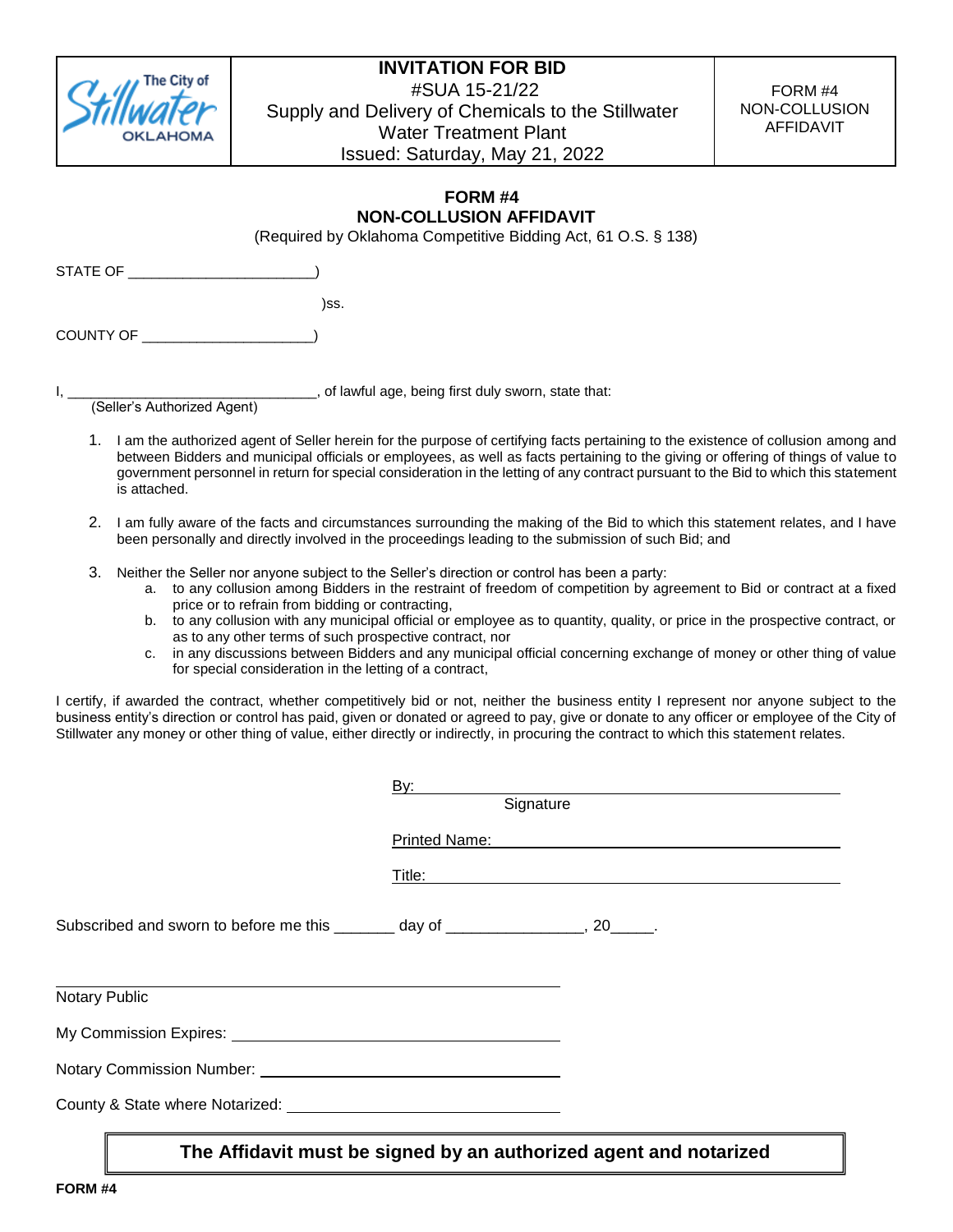

FORM #5 AFFIDAVIT OF CLAIMANT

### **FORM #5 AFFIDAVIT OF CLAIMANT**

STATE OF **EXECUTE OF LIMIT** 

)ss.

COUNTY OF \_\_\_\_\_\_\_\_\_\_

The undersigned person, of lawful age, being first duly sworn on oath, says that all invoices to be submitted pursuant to this agreement with the City of Stillwater will be true and correct. Affiant further states that the work, services or material furnished will be completed or supplied in accordance with the plans, specifications, orders, requests, and/or contract furnished or executed by the affiant. Affiant further states that (s)he has made no payment directly or indirectly to any elected official, officer, or employee of the City of Stillwater or any public trust where the City of Stillwater is a beneficiary, of money or any other thing of value to obtain payment of the invoice of procure the contract or purchase order pursuant to which an invoice is submitted. Affiant further certifies that (s)he has complied with all applicable laws regarding equal employment opportunity.

|                                                                         | Company: company:                                                                                                                                                                                                              |  |  |
|-------------------------------------------------------------------------|--------------------------------------------------------------------------------------------------------------------------------------------------------------------------------------------------------------------------------|--|--|
|                                                                         |                                                                                                                                                                                                                                |  |  |
|                                                                         | Remit to Address: New York Contract and Contract Contract of the Address of The Address of the Address of the A                                                                                                                |  |  |
|                                                                         | City/State/Zip: example and a state of the state of the state of the state of the state of the state of the state of the state of the state of the state of the state of the state of the state of the state of the state of t |  |  |
|                                                                         | Print Name: <b>Print Name: Print Name: Print Name: Print Name: Print Name: Print Name: Print Name: Print Name: Print Name: Print Name: Print Name: Print Name: Print Name: Print Name: Print Name:</b>                         |  |  |
|                                                                         | Signature: Management of the Signature: Management of the Signature: Management of the Signature:                                                                                                                              |  |  |
|                                                                         |                                                                                                                                                                                                                                |  |  |
|                                                                         |                                                                                                                                                                                                                                |  |  |
|                                                                         | Subscribed and sworn to before me this _______ day of ________________, 20_____.                                                                                                                                               |  |  |
| <b>Notary Public</b>                                                    |                                                                                                                                                                                                                                |  |  |
| My Commission Expires: Management Commission System Commission Expires: |                                                                                                                                                                                                                                |  |  |
|                                                                         |                                                                                                                                                                                                                                |  |  |
|                                                                         |                                                                                                                                                                                                                                |  |  |
|                                                                         |                                                                                                                                                                                                                                |  |  |
|                                                                         |                                                                                                                                                                                                                                |  |  |

**The Affidavit must be signed by an authorized agent and notarized**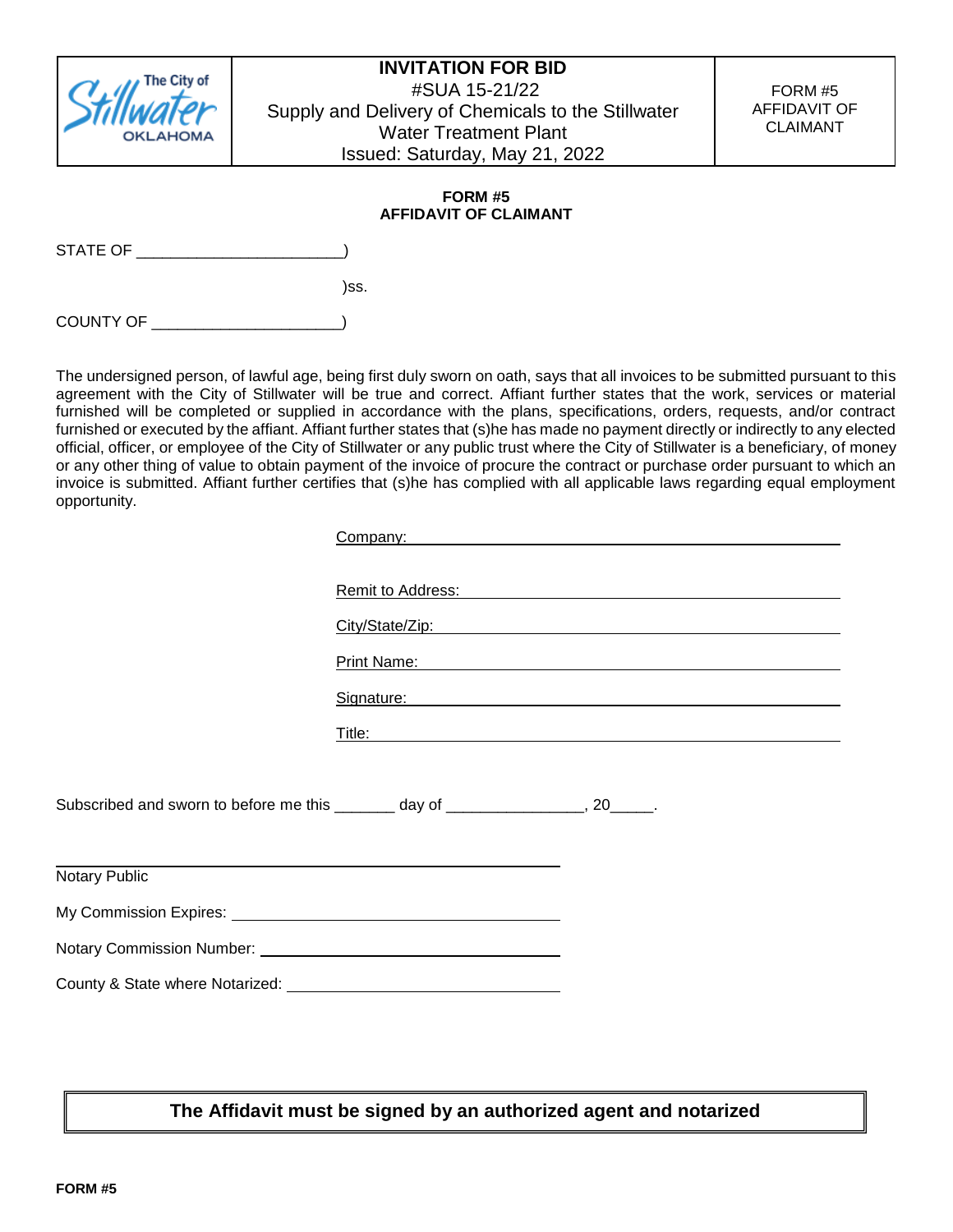

FORM  $# 6$ ACKNOWLEDGEMENT OF RECEIPT OF ADDENDA/AMENDMENTS

### **FORM #6 ACKNOWLEDGEMENT OF RECEIPT OF ADDENDA/AMENDMENTS**

I hereby acknowledge receipt of the following addenda or amendments, and understand that such addenda or amendments are incorporated into the Bid Packet and will become a part of any resulting contract.

List Date and Title/Number of all addenda or amendments: (Write "None" if applicable)

**Sign Here**  Printed Name: Title: Date: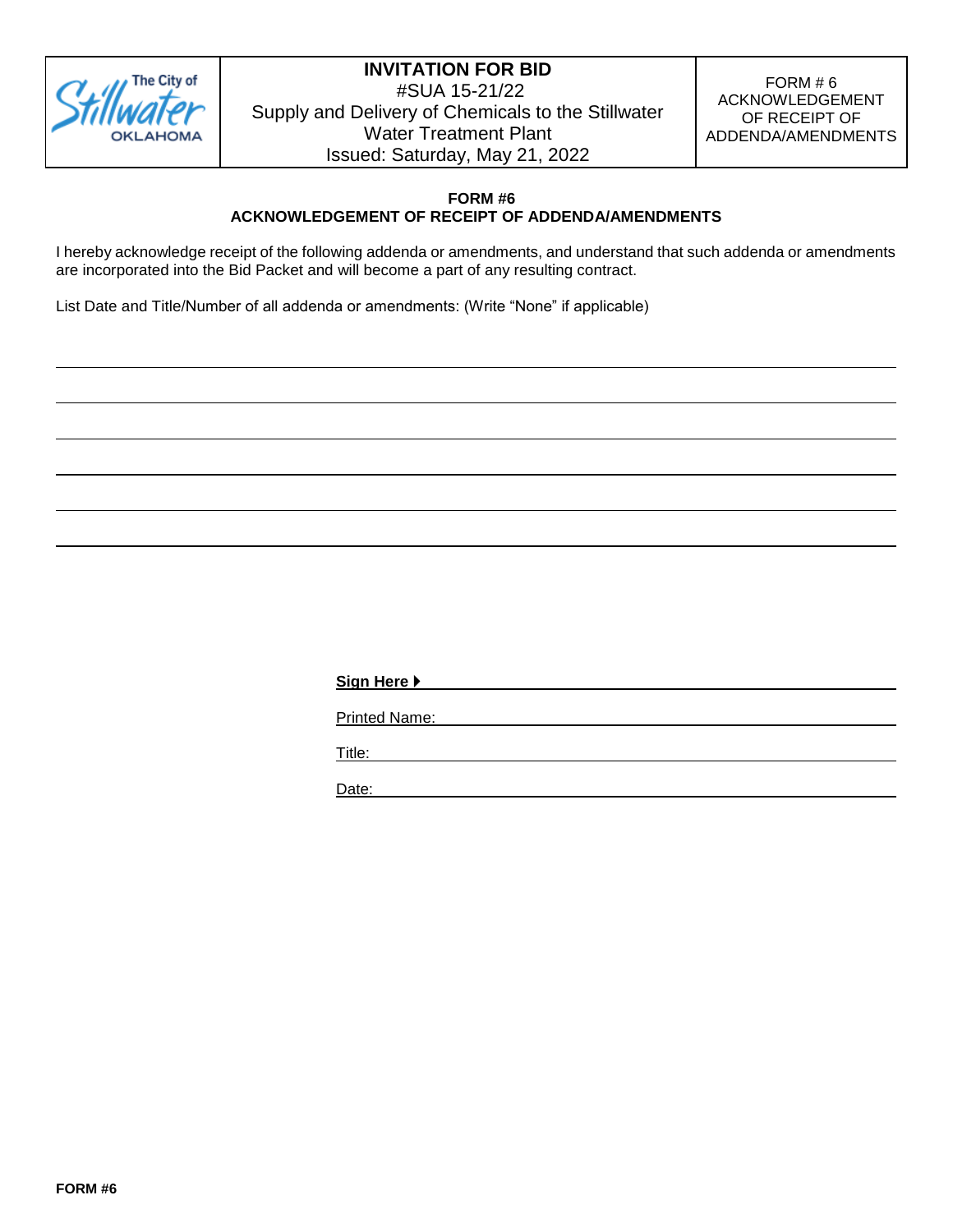

FORM #7 BUSINESS RELATIONSHIP AFFIDAVIT

### **FORM #7 BUSINESS RELATIONSHIP AFFIDAVIT**

(Required by Oklahoma Competitive Bidding Act, 61 O.S. § 108)

I, \_\_\_\_\_\_\_\_\_\_\_\_\_\_\_\_\_\_\_\_\_\_\_\_\_\_\_\_\_\_\_\_\_\_\_, of lawful age, being first duly sworn, on oath says that (s)he is the agent authorized by the bidder to submit the attached bid. Affiant further states that the nature of any partnership, joint venture, or other business relationship presently in effect or which existed within one (1) year prior to the date of this statement with the architect, engineer, or other party to the project is as follows:

\_\_\_\_\_\_\_\_\_\_\_\_\_\_\_\_\_\_\_\_\_\_\_\_\_\_\_\_\_\_\_\_\_\_\_\_\_\_\_\_\_\_\_\_\_\_\_\_\_\_\_\_\_\_\_\_\_\_\_\_\_\_\_\_\_\_\_\_\_\_\_\_\_\_\_\_\_\_\_\_\_\_\_\_\_\_\_\_\_\_\_\_\_\_

\_\_\_\_\_\_\_\_\_\_\_\_\_\_\_\_\_\_\_\_\_\_\_\_\_\_\_\_\_\_\_\_\_\_\_\_\_\_\_\_\_\_\_\_\_\_\_\_\_\_\_\_\_\_\_\_\_\_\_\_\_\_\_\_\_\_\_\_\_\_\_\_\_\_\_\_\_\_\_\_\_\_\_\_\_\_\_\_\_\_\_\_\_\_

\_\_\_\_\_\_\_\_\_\_\_\_\_\_\_\_\_\_\_\_\_\_\_\_\_\_\_\_\_\_\_\_\_\_\_\_\_\_\_\_\_\_\_\_\_\_\_\_\_\_\_\_\_\_\_\_\_\_\_\_\_\_\_\_\_\_\_\_\_\_\_\_\_\_\_\_\_\_\_\_\_\_\_\_\_\_\_\_\_\_\_\_\_\_

Affiant further states that any such business relationship presently in effect or which existed within one (1) year prior to the date of this statement between any officer or director of the bidding company and any officer or director of the architectural or engineering firm or other party to the project is as follows:

\_\_\_\_\_\_\_\_\_\_\_\_\_\_\_\_\_\_\_\_\_\_\_\_\_\_\_\_\_\_\_\_\_\_\_\_\_\_\_\_\_\_\_\_\_\_\_\_\_\_\_\_\_\_\_\_\_\_\_\_\_\_\_\_\_\_\_\_\_\_\_\_\_\_\_\_\_\_\_\_\_\_\_\_\_\_\_\_\_\_\_\_\_\_\_

\_\_\_\_\_\_\_\_\_\_\_\_\_\_\_\_\_\_\_\_\_\_\_\_\_\_\_\_\_\_\_\_\_\_\_\_\_\_\_\_\_\_\_\_\_\_\_\_\_\_\_\_\_\_\_\_\_\_\_\_\_\_\_\_\_\_\_\_\_\_\_\_\_\_\_\_\_\_\_\_\_\_\_\_\_\_\_\_\_\_\_\_\_\_\_

\_\_\_\_\_\_\_\_\_\_\_\_\_\_\_\_\_\_\_\_\_\_\_\_\_\_\_\_\_\_\_\_\_\_\_\_\_\_\_\_\_\_\_\_\_\_\_\_\_\_\_\_\_\_\_\_\_\_\_\_\_\_\_\_\_\_\_\_\_\_\_\_\_\_\_\_\_\_\_\_\_\_\_\_\_\_\_\_\_\_\_\_\_\_\_

\_\_\_\_\_\_\_\_\_\_\_\_\_\_\_\_\_\_\_\_\_\_\_\_\_\_\_\_\_\_\_\_\_\_\_\_\_\_\_\_\_\_\_\_\_\_\_\_\_\_\_\_\_\_\_\_\_\_\_\_\_\_\_\_\_\_\_\_\_\_\_\_\_\_\_\_\_\_\_\_\_\_\_\_\_\_\_\_\_\_\_\_\_\_\_

\_\_\_\_\_\_\_\_\_\_\_\_\_\_\_\_\_\_\_\_\_\_\_\_\_\_\_\_\_\_\_\_\_\_\_\_\_\_\_\_\_\_\_\_\_\_\_\_\_\_\_\_\_\_\_\_\_\_\_\_\_\_\_\_\_\_\_\_\_\_\_\_\_\_\_\_\_\_\_\_\_\_\_\_\_\_\_\_\_\_\_\_\_\_\_

\_\_\_\_\_\_\_\_\_\_\_\_\_\_\_\_\_\_\_\_\_\_\_\_\_\_\_\_\_\_\_\_\_\_\_\_\_\_\_\_\_\_\_\_\_\_\_\_\_\_\_\_\_\_\_\_\_\_\_\_\_\_\_\_\_\_\_\_\_\_\_\_\_\_\_\_\_\_\_\_\_\_\_\_\_\_\_\_\_\_\_\_\_\_\_

Affiant further states that the names of all persons having any such business relationships and the positions they hold with their respective companies or firms are as follows:

(If none of the business relationships hereinabove mentioned exist, affiant should so state.)

|                                                                                                                                                                                                                                | <u>By:</u><br>Signature                                                          |
|--------------------------------------------------------------------------------------------------------------------------------------------------------------------------------------------------------------------------------|----------------------------------------------------------------------------------|
|                                                                                                                                                                                                                                | <b>Printed Name:</b>                                                             |
|                                                                                                                                                                                                                                | Title: _________                                                                 |
|                                                                                                                                                                                                                                | Subscribed and sworn to before me this _______ day of ________________, 20_____. |
| Notary Public                                                                                                                                                                                                                  |                                                                                  |
| My Commission Expires: Management Commission Expires:                                                                                                                                                                          |                                                                                  |
| Notary Commission Number: University of the University of the University of the University of the University of the University of the University of the University of the University of the University of the University of th |                                                                                  |
|                                                                                                                                                                                                                                |                                                                                  |
|                                                                                                                                                                                                                                | The Affidavit must be signed by an authorized agent and notarized                |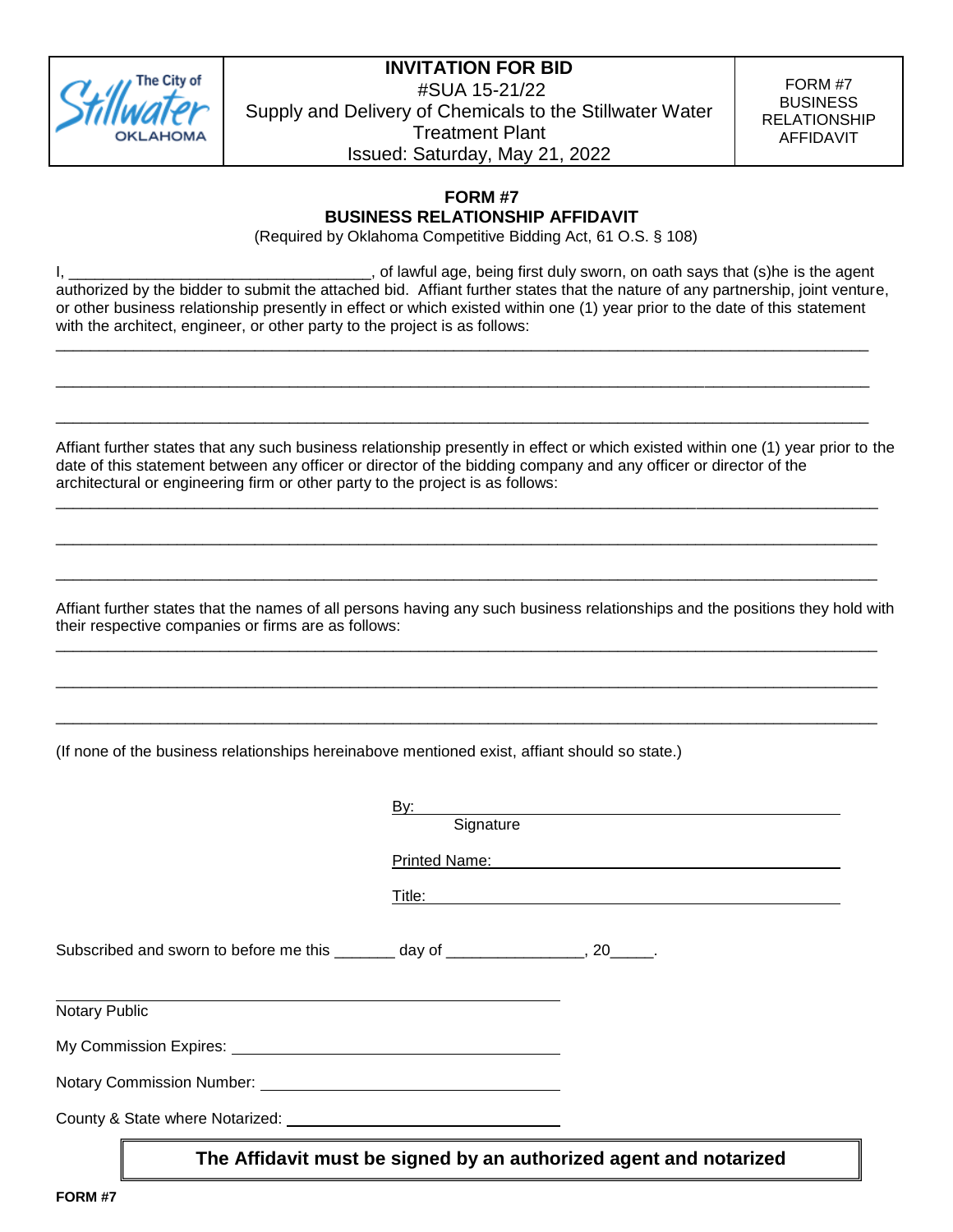

FORM-TC TERMS & **CONDITIONS** 

### **FORM #TC INSTRUCTIONS, TERMS & CONDITIONS FOR BIDDERS**

### **1. PURCHASING AUTHORITY.**

City issues this Invitation for Bid pursuant to Stillwater City Charter, Art. IV, §4-1 and Stillwater City Code, Ch. 2, Art. VI, §2-608, the provisions of which are incorporated herein.

### **2. DEFINITIONS.**

The following terms have the following meanings when used in the documents comprising this Bid Packet.

- A. **"Acceptance"** with respect to a Bid shall mean Stillwater's selection of a Bid and award of a contract to the Bidder/Contractor.
- B. **"Acceptance"** with respect to delivery of Goods and/or Services provided for under a Purchase Agreement shall mean Stillwater's written acknowledgement that Contractor has satisfactorily provided such Goods and/or Services as required.
- C. **"Addenda" "Addendum"** or **"Amendment(s)"** shall mean a calcification, revision, addition, or deletion to this Invitation for Bid by the City of Stillwater which shall become a part of the agreement between the parties.
- D. **"Authorized Agent"** means an agent who is legally authorized to bind the Bidder/Contractor under the law of the State in which Bidder/Contractor is legally organized. An Authorized Agent must sign all documents in the Bid Packet on behalf of the Bidder. Under Oklahoma law, the Authorized Agent for each of the following types of entities is as stated below:
	- **Corporations**  the president, vice president, board chair, or board vice chair can sign; others can sign if they have and provide to the City (i) a corporate resolution giving them authority to bind the Contractor; and (ii) a recent corporate secretary's certificate indicating the authority is still valid.
	- **General Partnerships**  any partner can sign to bind all partners.
	- **Limited Partnerships**  the general partner must sign.
	- **Individuals**  no additional authorization is required, but signatures must be notarized.
	- **Sole Proprietorship** the owner can sign. Any other person can sign if (s)he provides a recent Power of Attorney, signed by the owner, authorizing him/her to bind the sole proprietorship.
	- **Limited Liability Company (LLC)**  The manager as named in the Operating Agreement can sign. Any person authorized by the Operating Agreement or a member can sign providing the person submits a copy of the authorization with a certificate of members indicating the authorization is still valid.

Entities organized in states other than Oklahoma must follow the law of the State in which they are organized.

- E. **"Bid"** means the Bidder's irrevocable offer to provide the requested Goods and/or Services set forth in Exhibit A and any additional materials or information the Bidder chooses to submit to support the Bid.
- F. **"Bidder"** means the legal entity which submits a Bid for consideration by the City of Stillwater in accordance with the Invitation for Bid.
- G. **"Bid Packet"** consists of the following documents (1) Notice of Invitation for Bid; (2) Summary Sheet; (3) Form #1; (4) Form #3; (5) Form #4; (6) Form #5; (7) Form #6; (8) Form #7; (9) Instructions, Terms & Conditions for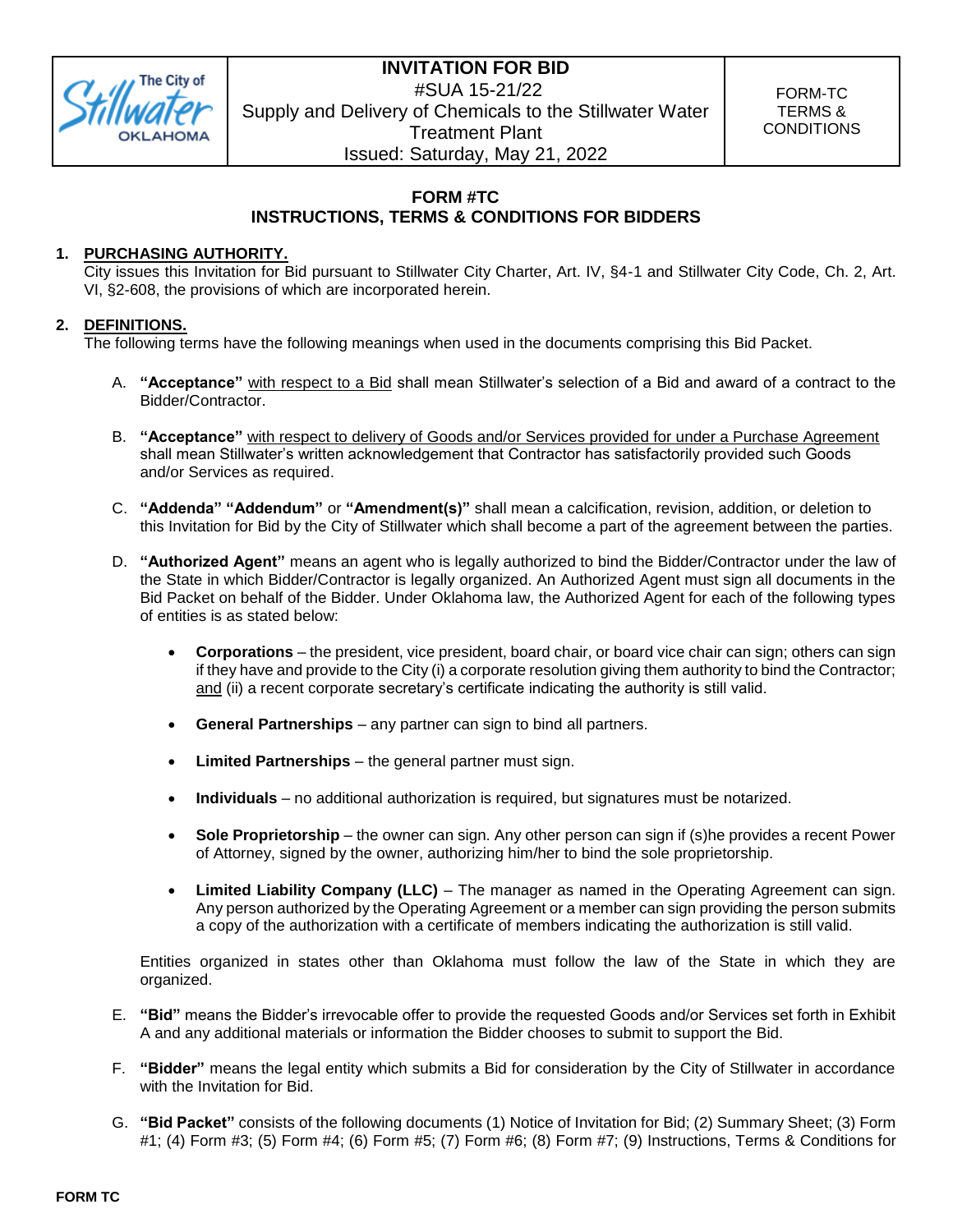

Bidders; (10) Special Requirements; (11) Technical Specifications; (12) Additional Terms & Conditions; and (13) Exhibit A Bid Form.

- H. **"Bid Submission Date"** shall mean the last date by which the City of Stillwater will accept Bids under an Invitation for Bid.
- I. **"City"** shall mean the City of Stillwater, Oklahoma.
- J. **"Contractor"** shall mean the Bidder whose Bid the City of Stillwater selected and awarded a contract.
- K. **"Days"** shall mean calendar days unless specified otherwise.
- L. **"Primary Contractor"** shall mean the Contractor whose Bid the City of Stillwater selected as the principal supplier of the Goods and/or Services required under this Agreement.
- M. **"Procurement Manager/Project Manager"** shall mean the City's employee assigned by the City of Stillwater to serve as the contact person for Bidders/Contractors responding to Invitations for Bid or completing contracts herein.
- N. **"Purchasing Division or City Clerk's Office"** shall mean the City of Stillwater City Clerk, 723 S. Lewis St., Stillwater, Oklahoma, 74076.
- O. **"Secondary Contractor"** shall mean the Contractor whose Bid the City of Stillwater selected as a back-up supplier in the event that the Primary Contractor is unable to provide all the Goods and/or Services required.
- P. **"Unit Price"** shall mean an amount stated in the Bid as a price per unit of measurement for materials, equipment or services or a portion of the Work as described in the Bidding Documents.
- Q. **"You" or "Your"** shall mean the Bidder responding to this Invitation for Bid or the Contractor whose Bid the City of Stillwater selected and awarded a contract.
- R. **"Website"** shall mean the City of Stillwater's website: [www.stillwater.org](http://www.stillwater.org/)

### **3. QUESTIONS REGARDING INVITATION FOR BID.**

Questions regarding any portion of this Invitation for Bid must be submitted in writing (sent by mail or email) to the Procurement Specialist indicated on the Summary Sheet herein. You should submit questions as early as possible and preferably before the Pre-Bid Conference, if required. Questions and concerns must be received no later than seven (7) days prior to the Bid Packet due date. Any oral responses to questions before the contract is awarded are not binding on the City of Stillwater. At the City's discretion, any information or clarification made to you may be communicated to other Bidders that notified the City of their intent to Bid if appropriate to ensure fairness in the process for all Bidders. You must not discuss questions regarding the Invitation for Bid with anyone other than the Procurement Specialist or City Clerk or your Bid may be disqualified, any contract recommendation or Acceptance may be rescinded, or any contract may be terminated and delivered Goods returned at your expense and any payments made refunded.

### **4. ORAL STATEMENTS.**

No oral statements by any person shall modify or otherwise affect the provisions of this Invitation for Bid and/or any contract resulting therefrom. All modifications, addenda or amendments must be made in writing by the City of Stillwater.

### **5. EXAMINATION BY BIDDERS.**

You must examine the specifications, drawings, schedules, special instructions, and all documents in this Bid Packet prior to submitting any Bid. Failure to examine such documents and any errors made in the preparation of such Bid are at your own risk.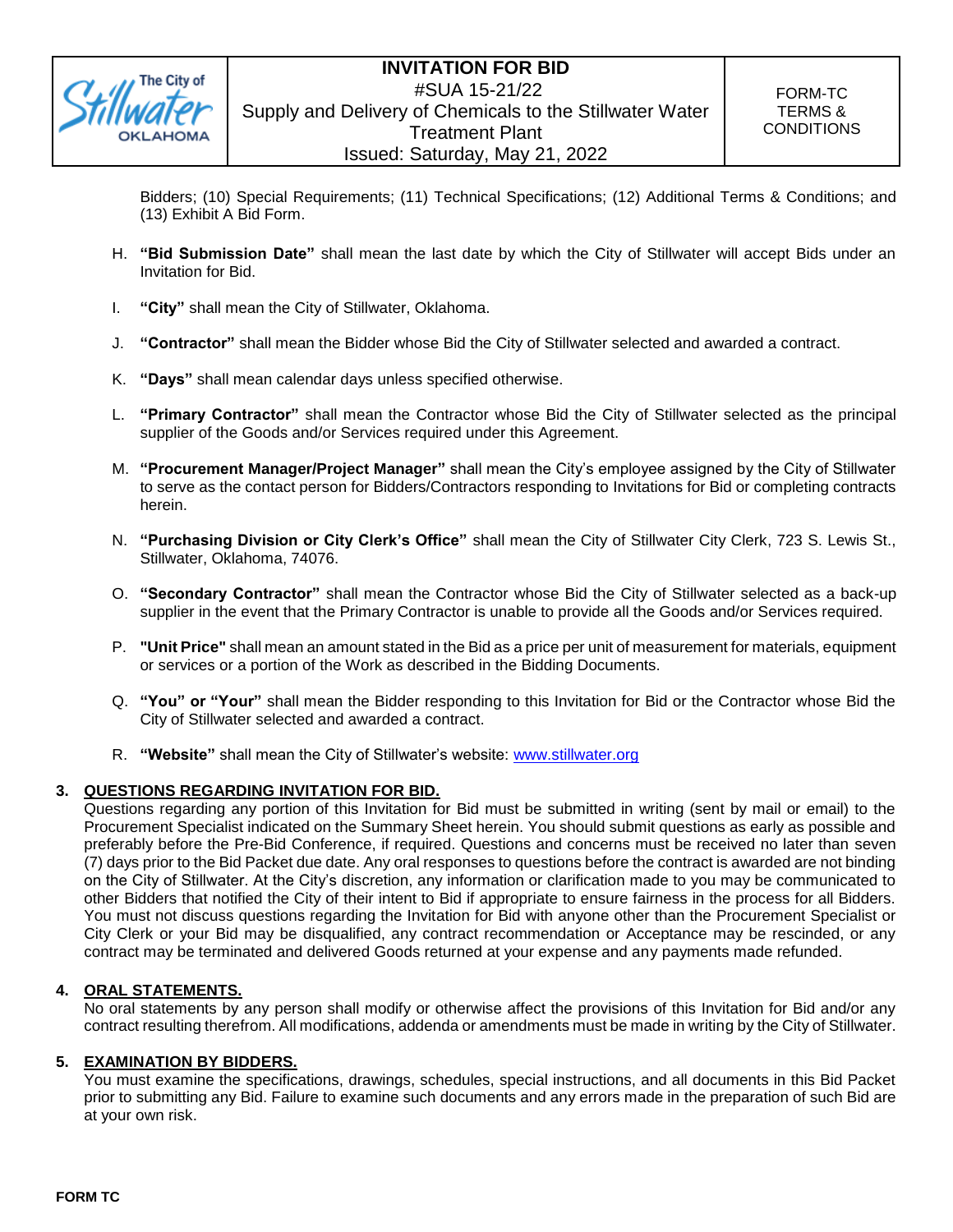

FORM-TC TERMS & **CONDITIONS** 

### **6. ADDENDA OR AMENDMENTS TO INVITATIONS FOR BID.**

The City of Stillwater may addend or amend its Invitations for Bid at any time before the Bid Submission Date, and any such addenda or amendments shall become a part of this Agreement. City will attempt to send a notification (by email) of any addenda or amendments to those Bidders who have responded to the Procurement Specialist with their intent to respond to the Invitation for Bid. However, it is your responsibility to inquire about any addenda or amendments by signing and returning Form #6 – Acknowledgement of Receipt of Addenda/Amendments with your Bid. The City of Stillwater may reject any Bid that fails to acknowledge any addenda or amendments.

### **7. SPECIFICATIONS / DESCRIPTIVE TERMS / SUBSTITUTIONS.**

Unless the term "no substitute" is used, references to a brand name, manufacturer, make, or catalogue designation in describing an item in this Bid Packet does not restrict you to that brand or model. This Invitation for Bid may make such referenced to indicate the type, character, quality and/or performance equivalent of the item desired. However, you are required to furnish the exact item described in your Bid unless a proposed substitution is clearly noted and described in the Bid.

The parties recognize that technology may change during the period Bids are solicited and subsequent contracts are performed. Therefore, the City of Stillwater may at its option accept changes or substitutions to the specifications for Goods of equal or better capabilities at no additional cost to the City. In the case of existing contracts, you shall give the City thirty (30) days advance notice in writing of any such proposed changes or substitutions. The City shall determine whether such items are acceptable as well as any proposed substitute.

All Goods shall be new unless otherwise so stated in the Bid. Any unsolicited alternate Bid, or any changes, insertions, or omissions to the terms and conditions, specifications, or any other requirements of this Bid may be considered nonresponsive and the Bid rejected.

### **8. PRICE / DISCOUNTS.**

Prices shall be stated in the units and quantity specified in the Bid Packet documents. In case of discrepancy in computing the Bid amount, you guarantee unit prices to be correct and such unit prices will govern. Prices shall include transportation, delivery, packing and container charges, prepaid by you to the destination specified in the specifications. Discounts for prompt payment will not be considered in Bid evaluations, unless otherwise specified. However, offered discounts for prompt payment will be taken if payment is made within the discount period.

### **9. NO INDEMNIFICATION OR ARBITRATION BY CITY.**

Contractor understands and acknowledges that Stillwater is a municipal corporation that is funded by its taxpayers to operate for the benefit of its citizens. Accordingly, and pursuant to Oklahoma law, Stillwater shall not indemnify nor hold Seller harmless for loss, damage, expense or liability arising from or related to this Agreement, including any attorney's fees and costs. In addition, Seller shall not limit its liability to Stillwater for actual loss or direct damages for any claim based on a material breach of this Agreement and the documents incorporated herein. Stillwater reserves the right to pursue all legal and equitable remedies to which it may be entitled. Stillwater will not agree to binding arbitration of any disputes.

### **10. DELIVERY.**

All prices quoted shall be based on delivery F.O.B. Stillwater, Oklahoma or to any other points as may be designated in the Technical Specifications, with all charges prepaid by Contractor to the actual point of delivery. Bids must state the number of days required for delivery under normal conditions.

### **11. TAXES.**

The City of Stillwater is exempt from federal excise and state sales taxes and such taxes shall not be included in the Bid prices.

### **12. BID SUBMISSION.**

The Bid Packet forms must be prepared in the name of the Bidder and properly executed by an Authorized Agent with full knowledge and acceptance of all provisions, in ink and notarized. Bids may not be changed or withdrawn after the deadline for submitting Bids (the "Bid Submission Date"). A Bid is an irrevocable offer and when accepted by the City of Stillwater (as evidenced by City's execution of the Purchase Agreement) shall constitute a firm contract.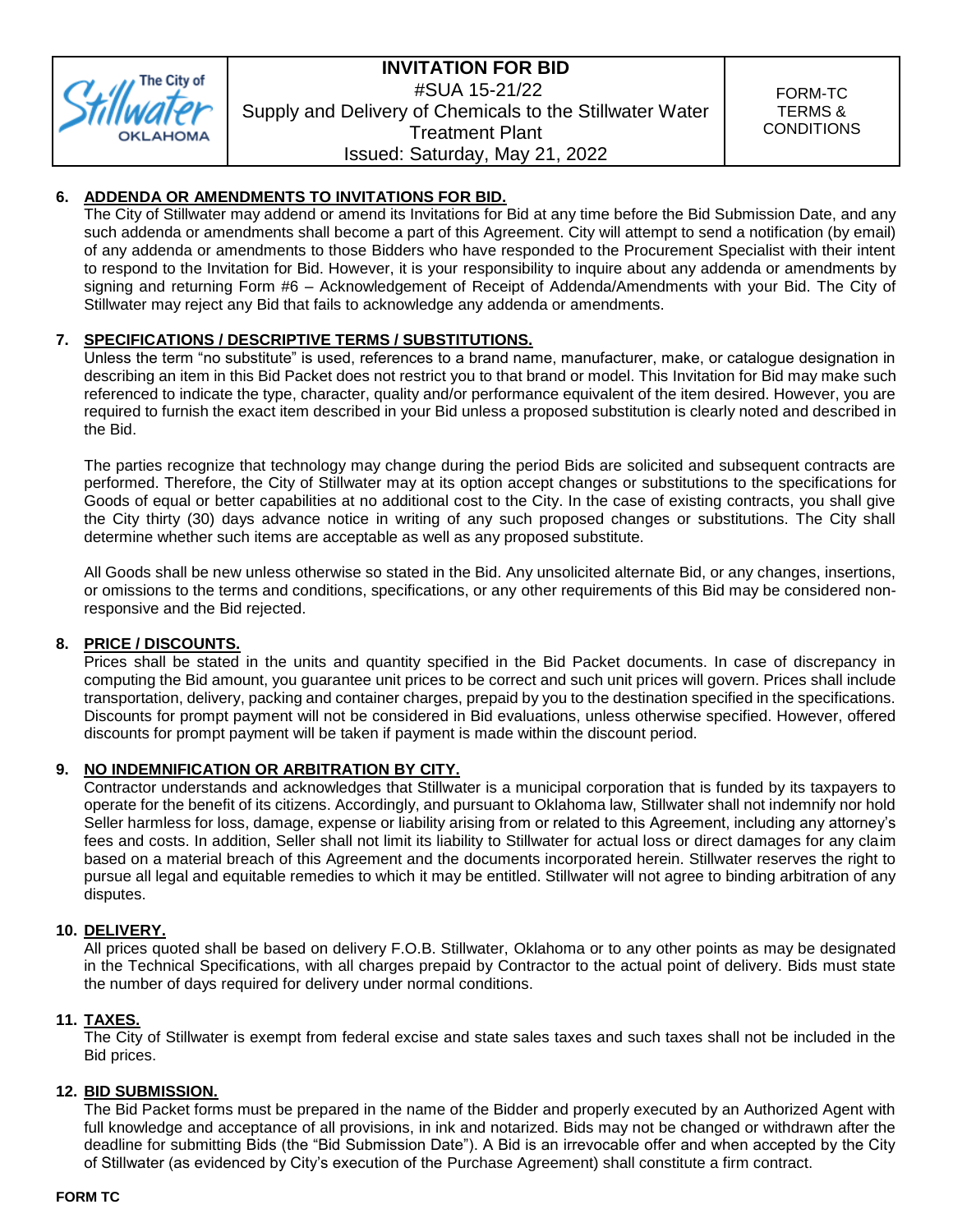

FORM-TC TERMS & **CONDITIONS** 

- A. **BIDS MUST BE SUBMITTED ONLY ON THE BID PACKET FORMS AND SIGNED BY AN AUTHORIZED AGENT. THE ENTIRE BID PACKET MUST BE RETURNED AS RECEIVED WITH ALL FORMS COMPLETED AND SUBMITTED WITH YOUR "EXHIBIT A" BID FORM. YOU MAY ATTACH, AFTER "EXHIBIT A", ANY DOCUMENTS NECESSARY TO COMPLETELY AND ACCURATELY RESPOND TO THE REQUEST. BIDS MUST BE IN STRICT CONFORMANCE WITH ALL INSTRUCTIONS, FORMS, AND SPECIFICATIONS CONTAINED IN THIS BID PACKET.**
- B. Sealed Bids may be either mailed or delivered, but must be received at: City of Stillwater – Office of the City Clerk 723 S. Lewis St. / PO Box 1449 Stillwater, OK 74076-1449
- C. Bids will be accepted at the above address from 8:00 AM to 5:00 PM (CST), Monday through Friday except for City holidays. City is not responsible for failure of Bids to be received by the City Clerk's Office prior to the due date and time. Any bid received by the City Clerk more than ninety-six (96) hours, excluding Saturdays, Sundays and holidays, before the time set for the opening of bids, or any bid so received after the time set for opening of bids, shall not be considered and shall be returned unopened to the bidder submitting same.
- D. Late Bids will be **rejected.** The Procurement Manager, in his/her sole discretion, may make exceptions only for the following reasons:
	- City Hall closed for business for part or all of the day on the date the response was due.
	- If the City deems it appropriate due to large-scale disruptions in the transportation industry that may have prevented delivery as required.
	- If documented weather conditions caused the late delivery. You must provide documentation of such weather to the satisfaction of the Procurement Specialist.
- E. **City of Stillwater will NOT accept faxed Bids.** No exceptions.
- F. The City of Stillwater is not responsible for any of your costs in preparing the Bid response, attending a Pre-Bid Conference, if required, or any other costs you incur, regardless of whether the Bid is submitted, accepted, or rejected.
- G. All required Bid documents must be securely SEALED in a catalog envelope (i.e., 9 x 12 manila or white mailing envelope) and plainly marked with the Bid Number, Bid Title, and Bid Opening Date on the lower left corner of the outside of the Bid envelope. Bidder's name and address must also be clearly indicated on the envelope.
- H. If submitting multiple options to the Invitation for Bid, each will be separately considered separately requiring each response to be complete and accurate. Each option must be clearly marked as "Option 1 of 3", "Option 2 of 3", etc.
- I. The number of copies you must submit is listed on the Summary Sheet in the front of the Bid Packet. At a minimum, there will be one (1) original, clearly labeled as such ("ORIGINAL") on the Bid Packet cover page, and two (2) copies, clearly labeled as such ("COPY") on the Bid Packet cover page.
- J. Multiple boxes or envelopes are permissible, but must not weigh more than fifty pounds (50 lbs.). Each box must be clearly labeled as instructed herein and numbered (i.e. "Box 1 of 3", "Box 2 of 3", etc.). The original must be in Box #1.
- K. The original and all copies (either paper or electronic) must be identical in all respects. Bids must be completed and submitted in ink or typewritten. Bids written in pencil will be rejected. Any corrections made to the Bids must be in initialed in ink.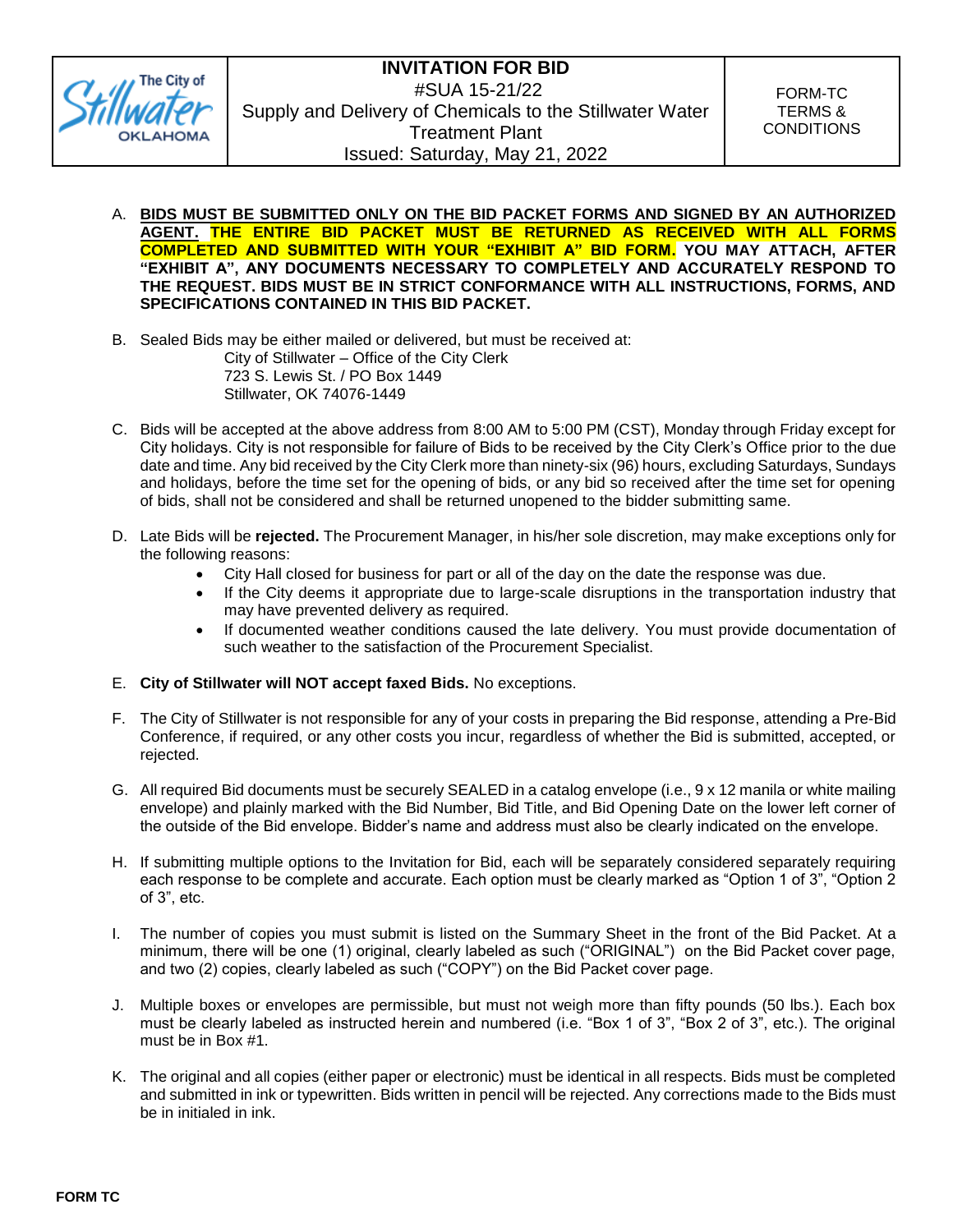

### **13. BID REJECTION OR WITHDRAWAL.**

- A. The City of Stillwater may reject any or all Bids, in whole or in part.
- B. **A Bid may be rejected if it contains additional terms, conditions, or agreements that modify the requirements of this Invitation for Bid or attempts to limit Bidder's liability to the City of Stillwater.**
- C. A Bid may be rejected if Bidder is currently in default to City of Stillwater or any other contract or has an outstanding indebtedness to the City of Stillwater of any kind.
- D. City reserves the right to waive any formalities or minor irregularities, defects, or errors in Bids.
- E. Bid withdrawal may only be accomplished by an Authorized Agent requesting withdrawal in person at the City Clerk's office before the City's close of business on the Bid Submission Date.

### **14. BID RESULTS.**

A tabulation of Bids received will be made available on the City's website generally within five (5) working days after the Bid Opening Date. After a contract award is recommended by the Project Manager, a copy of the Bid summary will be available in the City Clerk's office. Bid results are not provided in response to telephone or email inquiries.

### **15. PURCHASE ORDER.**

In the event the successful Bid is for an amount less than Fifty Thousand Dollars (\$50,000), and it is determined by the City of Stillwater to be in the best interest of the City, the City may in its sole discretion, issue a Purchase Order rather than execute the Purchase Agreement to purchase the Goods. If a Purchase Order is issued, however, the terms and conditions of the Bid Packet documents, including the Purchase Agreement, will govern the transaction and be enforceable by the City of Stillwater and Bidder/Contractor.

#### **16. CONTRACT AWARD.**

If a contract is awarded, it will be awarded to the Bidder that the City of Stillwater determines is the lowest responsible Bidder meeting specifications. Such Bid analysis will consider price and other factors, such as Bidder's qualifications and financial ability to perform the contract, as well as operating costs, delivery time, maintenance requirements, performance data, history of contract relations with the City of Stillwater, and guarantees of materials and equipment, as applicable. A complete list of factors that are considered is set forth in the City of Stillwater Purchasing Manual. Unless otherwise noted, the City of Stillwater reserves the right to award a contract by item, one or more groups of items, or all items in the Bid, whichever is in the City's best interest.

### **17. IRS FORM W-9.**

If the City of Stillwater selects your Bid and awards a contract to you, you will have ten (10) days from notification of award to provide the City of Stillwater with your complete IRS Form W-9.

### **18. NOTICE TO PROCEED.**

If the City of Stillwater accepts your Bid and executes the Purchase Agreement, you shall not commence work until authorized to do so by the Procurement Specialist or his/her representative. Receipt of a Purchase Order from the City of Stillwater is notice to proceed.

#### **19. PAYMENTS.**

Invoices must be emailed to: [thomas.notovny@stillwater.org](mailto:thomas.notovny@stillwater.org) Payments will be made Net 30 days after receipt of a properly submitted invoice or the City of Stillwater's Acceptance of the Goods and/or Services, whichever is later, unless the City of Stillwater decides to take advantage of any prompt payment discount included in the Bid.

#### **20. FORCE MAJEURE.**

[In no](https://www.lawinsider.com/clause/force-majeure) event shall City of Stillwater be responsible or liable for any failure or delay in the performance of its obligations hereunder arising out of or caused by, directly or indirectly, forces beyond its control, including, without limitation, strikes, work stoppages, acts of war or terrorism, civil or military disturbances, nuclear or natural catastrophes, acts of God, or the declaration of a federal, state, or local emergency. In the event of a declared federal, state, or local emergency affecting Stillwater, Oklahoma, the City Manager shall have the unilateral right to suspend any or all services provided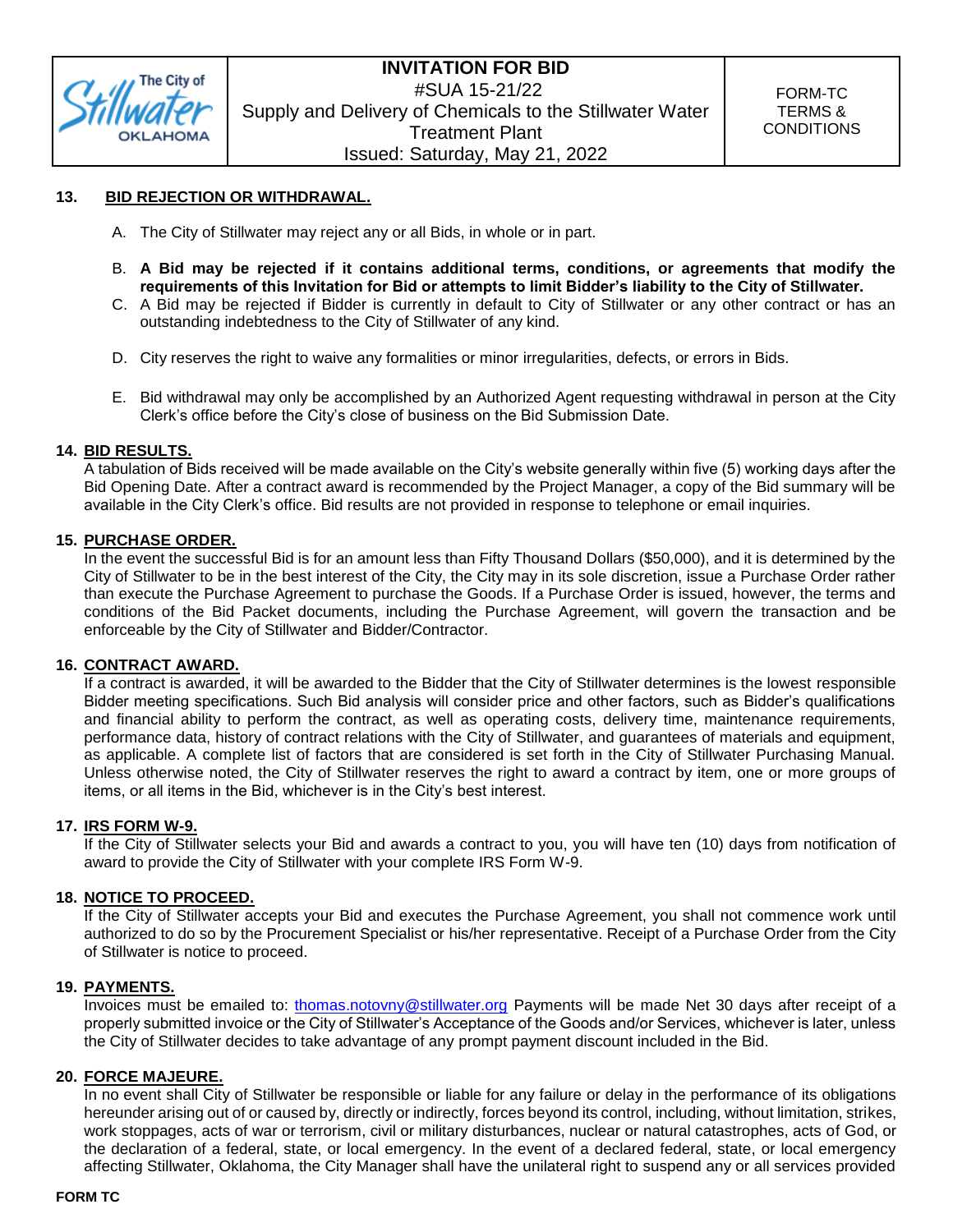

FORM-TC TERMS & **CONDITIONS** 

for under this Contract or to terminate this Contract without any liability whatsoever. In the event of termination, this Contract shall not be revived by the expiration of the declared emergency. In the event of suspension of any or all services during a time of declared emergency and upon expiration of said declared emergency, the parties may mutually agree in writing to resume services.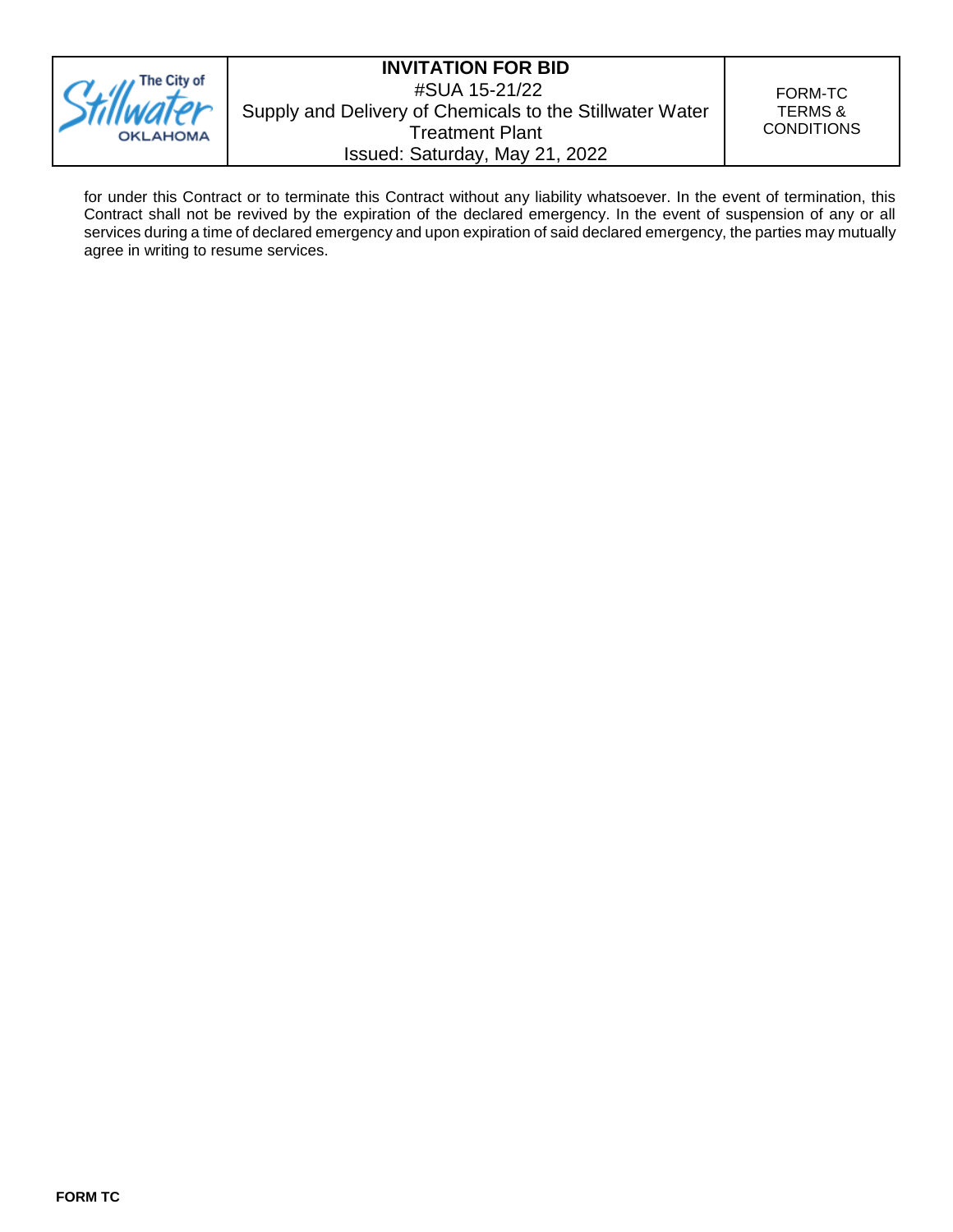

### **SPECIAL REQUIREMENTS**

### **1. IRREVOCABLE OFFER PERIOD.**

You understand and acknowledge that the offer submitted as your Bid is firm and irrevocable from the City's close of business on the Bid Submission Date until **60 days** after the Bid Opening Date.

### **2. GENERAL LIABILITY / INDEMNIFICATION.**

You shall hold the City of Stillwater harmless for any loss, damage or claims arising from or related to your performance of the Agreement. You must exercise all reasonable and customary precautions to prevent any harm or loss to all persons and property related to the Agreement. You agree to indemnify and hold the City of Stillwater harmless from claims, demands, causes of actions or suits of whatever nature arising out of the Goods and/or Services, labor, or materials furnished by you or your subcontractors under the provisions of the Bid Packet documents.

### **3. LIENS.**

No liens of any kind shall exist against property of the City of Stillwater. Bidder shall deliver all Goods to the City of Stillwater free and clear of liens. Delivery by Bidder to City of goods which are subject to liens shall be a material breach of the Agreement and all damages and costs incurred by the City as a result of the existence of such liens shall be paid to the City by returning such goods and reimburse the City for any payments made for such goods.

### **4. INSURANCE.**

If the box is checked "Yes," the following insurance is **required**:

### **X YES NO**

Bidder and its subcontractors must obtain at Bidder's expense and keep in effect during the term of the Agreement, including any renewal periods, policies of General Liability insurance in the minimum amounts set forth below and Worker's Compensation insurance in the statutory limits required by law. The amounts set forth below are minimums, to the extent additional coverage is required it will be set forth in the contract. Amounts required by the contract shall govern.

| Worker's Compensation       | <b>Statutory Limits</b>                      |
|-----------------------------|----------------------------------------------|
| <b>Employer's Liability</b> | \$1,000,000 aggregate comprehensive          |
| <b>General Liability</b>    | \$1,000,000 per occurrence                   |
| <b>Property Damage</b>      | \$25,000 per occurrence                      |
| <b>Property Damage</b>      | \$1,000,000 aggregate                        |
| <b>Auto Liability</b>       | \$125,000 each person for bodily injury      |
| <b>Auto Liability</b>       | \$25,000 each occurrence for property damage |

The City of Stillwater shall be named an additional insured on the Comprehensive General Liability policy in amounts equal to the liability limits for political subdivisions set forth in the Oklahoma Governmental Tort Claims Act, 51 O.S. §151, et seq. Provided, however, this shall not preclude the Contractor from carrying insurance in amounts exceeding said liability limits so long as the City is not named as an additional insured in any amount in excess of said statutory liability limits.

### **BIDDER'S INSURER MUST BE AUTHORIZED TO TRANSACT BUSINESS IN THE STATE OF OKLAHOMA.**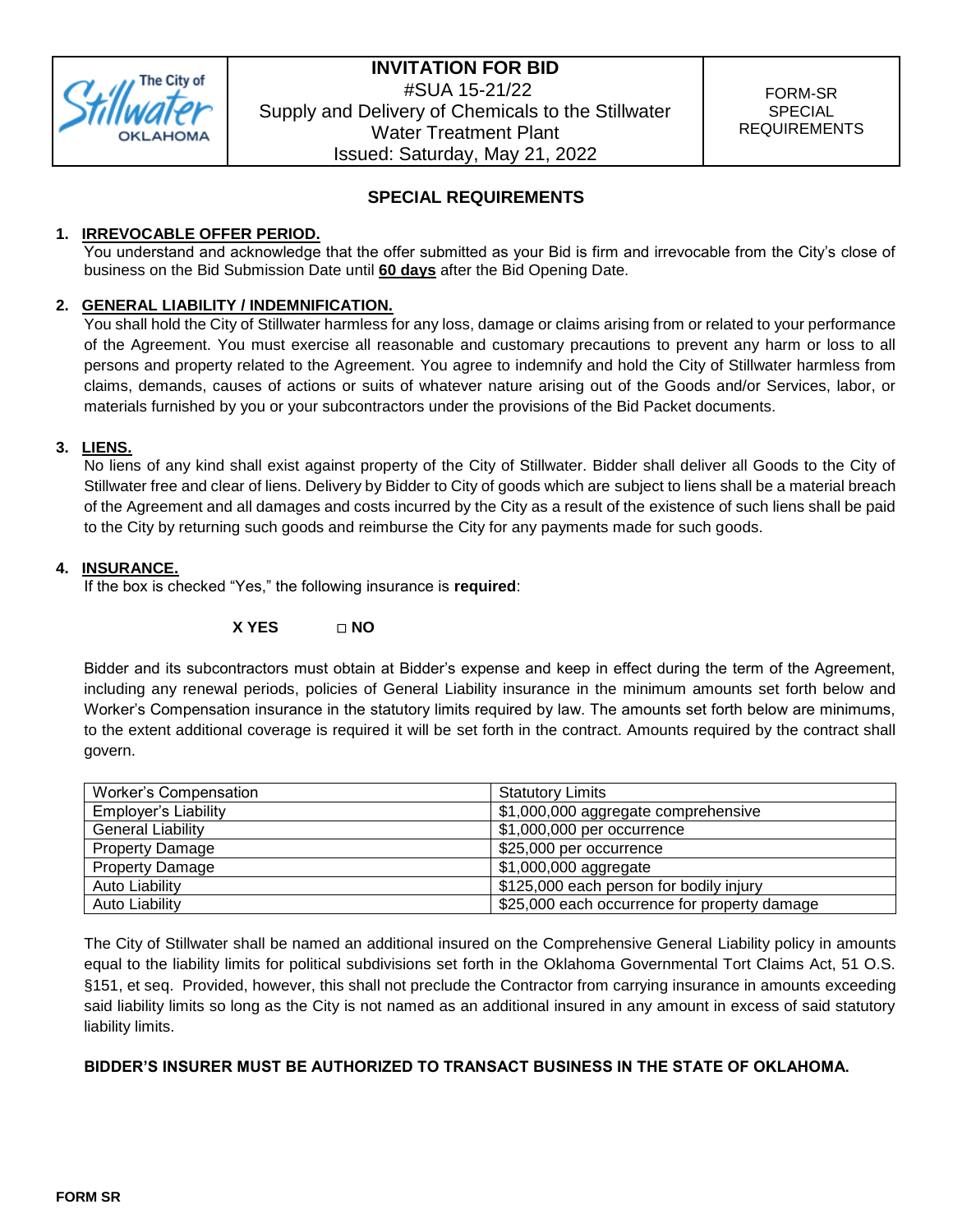

You will have ten (10) days after notification that your Bid was selected for contract award by the City of Stillwater to provide proof of such coverage by providing the Procurement Manager shown on the Summary Sheet of the Bid Packet with a Certificate of Insurance. The Certificate of Insurance must be completed with the following information:

- Contractor's Name
- Insurer's name and address
- Policy number
- Liability Coverage Amounts
- Commencement and expiration dates
- Signature of authorized agent of insurer
- Invitation for Bid number
- Insured or Additional Insured shall include the City of Stillwater and its officers, agents and employees

The Bidder shall not cause any required insurance policy to be cancelled or permit to lapse. It is the responsibility of the Bidder to notify the City of any change in coverage or insurer by providing the City with an updated Certificate of Insurance. Failure of Bidder to comply with the insurance requirements herein may be deemed a breach of the Agreement. Further, a Bidder who fails to keep required insurance policies in effect may be deemed to be ineligible to bid on future projects, ineligible to respond to invitations for bid, and/or ineligible to engage in any new agreements.

### **5. BONDING.**

If the box is checked "Yes," the Bond is **required:**

- **A. BID BOND**
	- **YES X NO**
- **B. PERFORMANCE BOND**
	- **YES X NO**
- **C. MAINTENANCE BOND**
	- **YES X NO**
- **D. STATUTORY BOND**
	- **YES X NO**

The required Bid Bond shall be made payable to the Owner ("City of Stillwater") for the sum of 5% of the Bidder's bid total (Total Bid shown on Exhibit A: Bid Form). Bid bond shall be in the form of certified funds; cashier's check or irrevocable letter of credit. If the successful Bidder fails to execute and deliver the Contract Documents and furnish the required bonds and insurance within the timeframes set forth in the Contract Documents then Owner may annul the award and the bid bond of that Bidder shall be forfeited.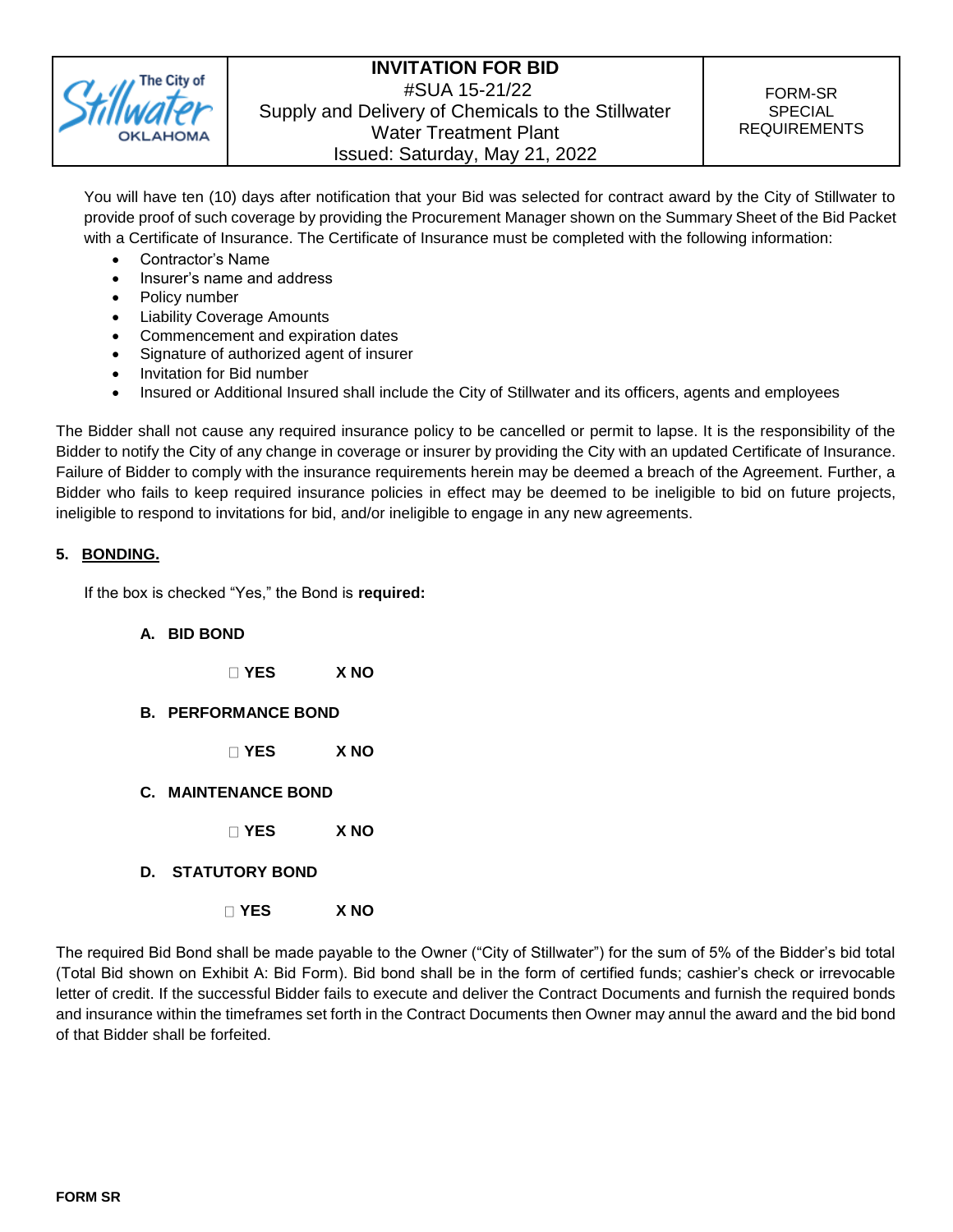

### **6. CITY PURCHASING CARD.**

Is the City of Stillwater purchasing card acceptable for payments. (The card is a Mastercard)

**Bidder to Check Box and Initial if Bidder will accept City's purchasing card as a form of payment.**

**YES NO Bidder's Initials \_\_\_\_\_\_\_\_\_\_**

### **7. REFERENCES.**

If the box is checked "Yes," References are **required:**

**X YES NO**

For each reference, the following information must be included: Company Name, Contact Name, Address, Phone Number, E-Mail Address, and the nature of their relationship with the Bidder.

| Company Name:                          |  |
|----------------------------------------|--|
| <b>Contact Name:</b>                   |  |
| Address:                               |  |
| Phone Number:                          |  |
| E-mail Address:                        |  |
| Nature of Relationship<br>with Bidder: |  |

| Company Name:                          |  |
|----------------------------------------|--|
| <b>Contact Name:</b>                   |  |
| Address:                               |  |
| Phone Number:                          |  |
| E-mail Address:                        |  |
| Nature of Relationship<br>with Bidder: |  |

| Company Name:                          |  |
|----------------------------------------|--|
| <b>Contact Name:</b>                   |  |
| Address:                               |  |
| Phone Number:                          |  |
| E-mail Address:                        |  |
| Nature of Relationship<br>with Bidder: |  |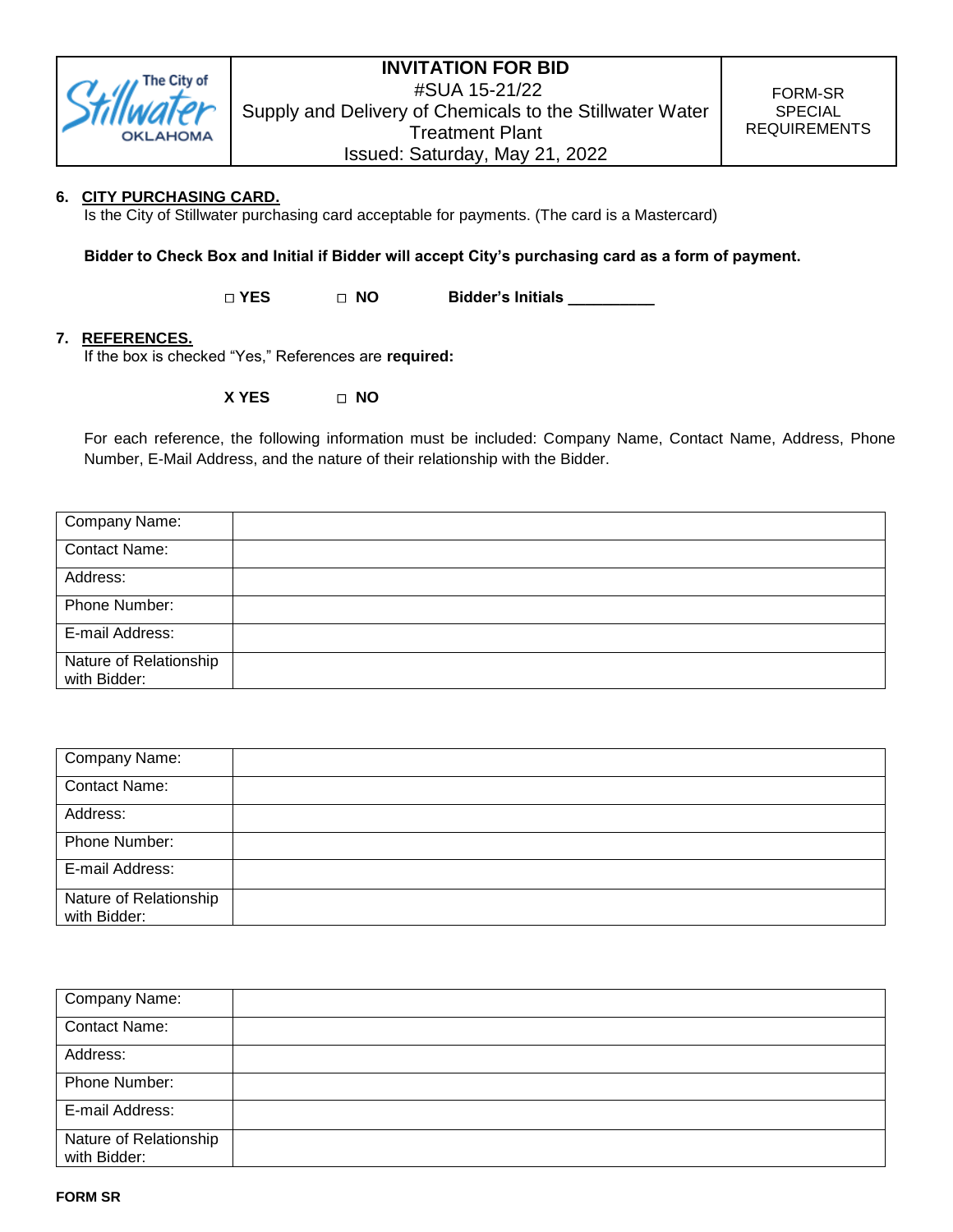

### **TECHNICAL SPECIFICATIONS**

### **GENERAL INFORMATION**

The City of Stillwater/Stillwater Utilities Authority is requesting bids for the supply and delivery of chemicals to the City of Stillwater Water Treatment Plant. All bids must include delivery of the chemicals to the Water Treatment Plant. Appurtenances and/or accessories not herein mentioned but necessary to furnish a complete unit, ready to use upon delivery, shall be included in the bid. The supply and delivery of the chemical shall be in compliance with any and all applicable federal and state safety regulations and requirements. All chemicals are intended to be from the manufacturer's current production year. However, any items that are from the immediately preceding production year will be considered provided it is new, unused, meets specified requirements, and carries the same manufacturer's warranty. The City/SUA does not guarantee any minimum or maximum quantities to be supplied during the term of the agreement.

### **REQUIREMENTS**

Suppliers shall submit any required Service Agreements or terms and conditions for service with its bid. Supply of goods and/or performance of services are subject to the Supply and Delivery of Chemicals Additional Terms and Conditions included in this invitation for bid. To the extent that the Chemical Supplier's proposal has provided additional terms and conditions that may conflict with any provisions herein, the Supply and Delivery of Chemicals Additional Terms and Conditions shall govern and control.

### **SAFETY TRAINING**

If requested, the successful bidders shall be required to provide a minimum of one two-hour training session at the Water Treatment Plant. The training session shall be conducted during normal business hours and will focus on proper handling of the chemical being supplied. The topics covered shall include any emergency preparation for accidental release, chemical spill clean-up and procedures to be implemented during unloading/filling of the chemical.

The requested training shall be provided by the vendor within thirty (30) days after a request for said training has been made. All costs incurred by vendor shall be included in their respective bids and the City/SUA shall not be charged any additional costs for any expenses incurred in providing the training session.

### **PRICING AND DELIVERY OF CHEMICALS**

Pricing of the chemicals will be by unit price. Depending on the chemical it will be by ton, dry ton or pound. Exhibit A – Bid Form lists each bid unit per chemical. The unit price shall include all fuel surcharge, shipping, packaging, delivery and handling fees. The City/SUA and the successful chemical supplier may mutually agree to extend the contract for additional terms based on pricing and discounts offered by the supplier. The maximum price percentage increase per year will be evaluated for the renewal of the contract. The City/SUA does not guarantee any minimum or maximum quantities to be supplied during the term of the agreement.

Deliveries must be made during normal business hours unless special arrangements have been made. Normal business hours are **Monday through Friday from 7:00 a.m. to 3:30 p.m.** Chemicals will be delivered upon request to the City of Stillwater, Water Treatment Plant, located at 1022 West Yost Road, Stillwater, Oklahoma, 74075.

Individual deliveries must be made within 5 calendar days after the order has been placed with the vendor.

### **CONTRACT TERM AND RENEWAL OPTIONS**

The initial Contract term, which begins on the effective date of the Contract, is one (1) fiscal year through June 30, 2023. The parties shall have the option to extend this contract for three (3) successive one-year terms with mutual written consent of the parties.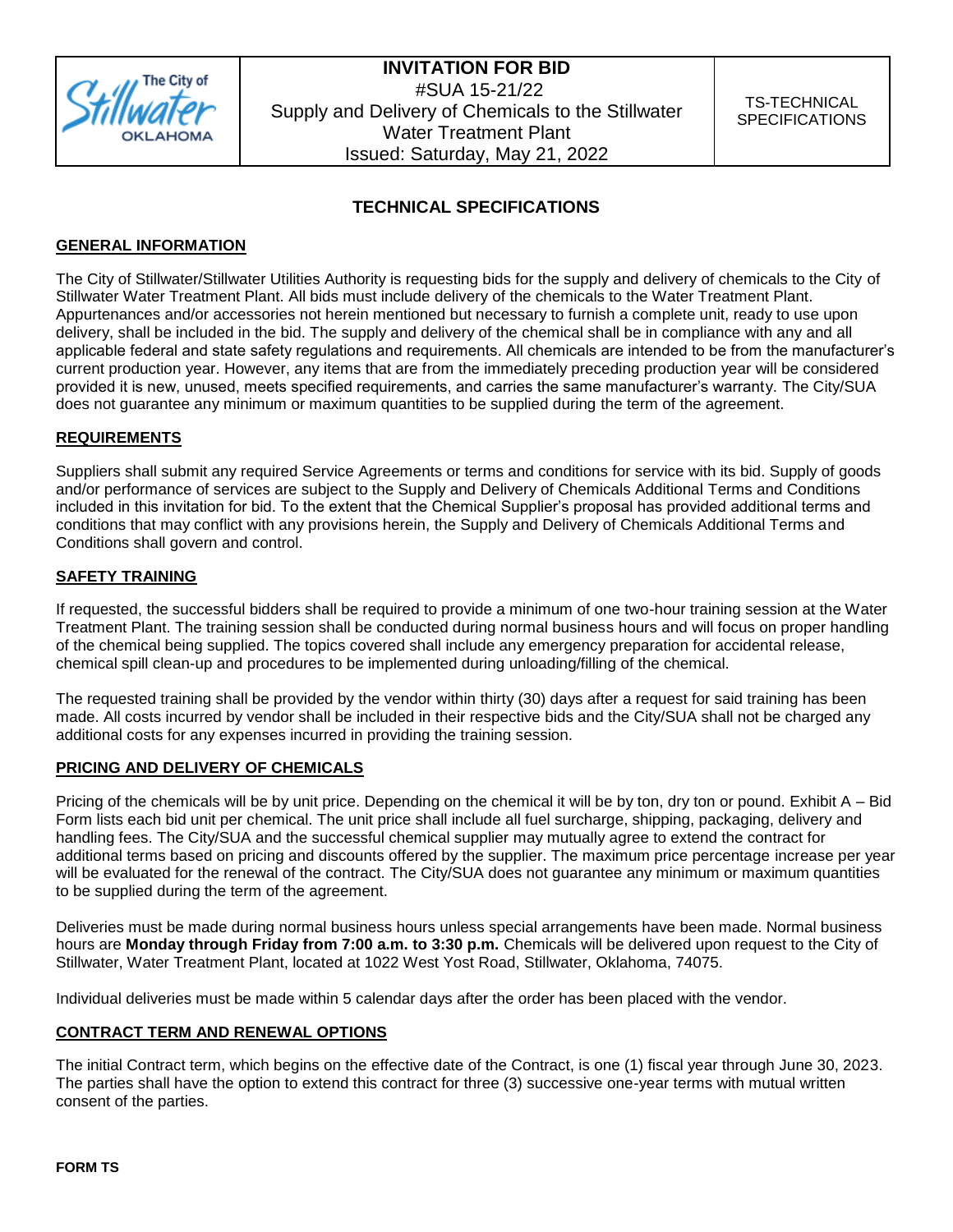

### **CHEMICALS**

### **1. LIQUID FERRIC SULFATE**

All Ferric Sulfate purchased shall meet ANSI/AWWA and NSF-60 Standards for Drinking Water Treatment Chemicals with the following exceptions and/or notations:

- a) All Ferric Sulfate purchased shall be in liquid form at a 60% or greater concentration.
- b) Ferric Sulfate shall be priced by dry ton or a fraction thereof, FOB the Water Treatment Plant.
- c) The Ferric Sulfate bulk storage tanks at the Water Treatment Plant hold approximately 10,000 gallons per tank.
- d) Individual shipments shall be approximately 45,000 lbs.
- e) Payment for demurrage charges for excess unloading time shall not be made unless excess time is caused by Water Treatment Plant equipment malfunction.
- f) Estimated yearly usage: 1,300,000 lbs. All quantities mentioned are estimates only. The City/SUA does not guarantee any minimum or maximum quantities to be supplied during the term of the agreement.

### **2. CHLORINE GAS**

All Chlorine gas purchased shall meet ANSI/AWWA and NSF-60 Standards for Drinking Water Treatment Chemicals with the following exceptions and/or notations:

- a) Chlorine gas purchased shall be in one-ton containers only.
- b) Containers and valves thereon shall be serviced according to all government regulations. Valves that show evidence of leakage etc. shall cause that container to be returned to the supplier at the vendor's expense.
- c) Chlorine gas shall be priced by the ton (2,000 lb.) FOB the Water Treatment Plant.
- d) Supplier shall furnish the purchaser with emergency telephone numbers where assistance may be obtained in the event of accidental discharge of chlorine gas as a result of defective containers, defective appurtenances installed on the ton containers, etc.
- e) Container deposits and/or any additional costs shall be clearly defined. The City of Stillwater will make every effort to return cylinders within 60 days of delivery.
- f) The City of Stillwater will require a minimum of six (6) full, one-ton containers at all times.
- g) Estimated yearly usage: 52 tons. All quantities mentioned are estimates only. The City does not guarantee any minimum or maximum quantities to be supplied during the term of the agreement.

### **3. SODIUM SILICOFLUORIDE/ FLUORIDE**

All Sodium Silicofluoride/ Fluoride purchased shall meet ANSI/AWWA and NSF-60 Standards for Drinking Water Treatment Chemicals with the following exceptions and/or notations.

- a) All Sodium Silicofluoride/ Fluoride supplied shall be fine granular material and shall be free flowing.
- b) Caked and hardened material will be returned to the vendor.
- c) Broken bags and/or re-bagged material will not be accepted.
- d) Material shall be received in 50 lb. multi-walled bags.
- e) Material shall be priced by the pound, FOB the Stillwater Water Treatment Plant.
- f) Each order shall be approximately 2,500 lbs. or 50 bags.
- g) Estimated yearly usage: 8 tons (320 of 50 lb. bags). All quantities mentioned are estimates only. The City does not guarantee any minimum or maximum quantities to be supplied during the term of the agreement.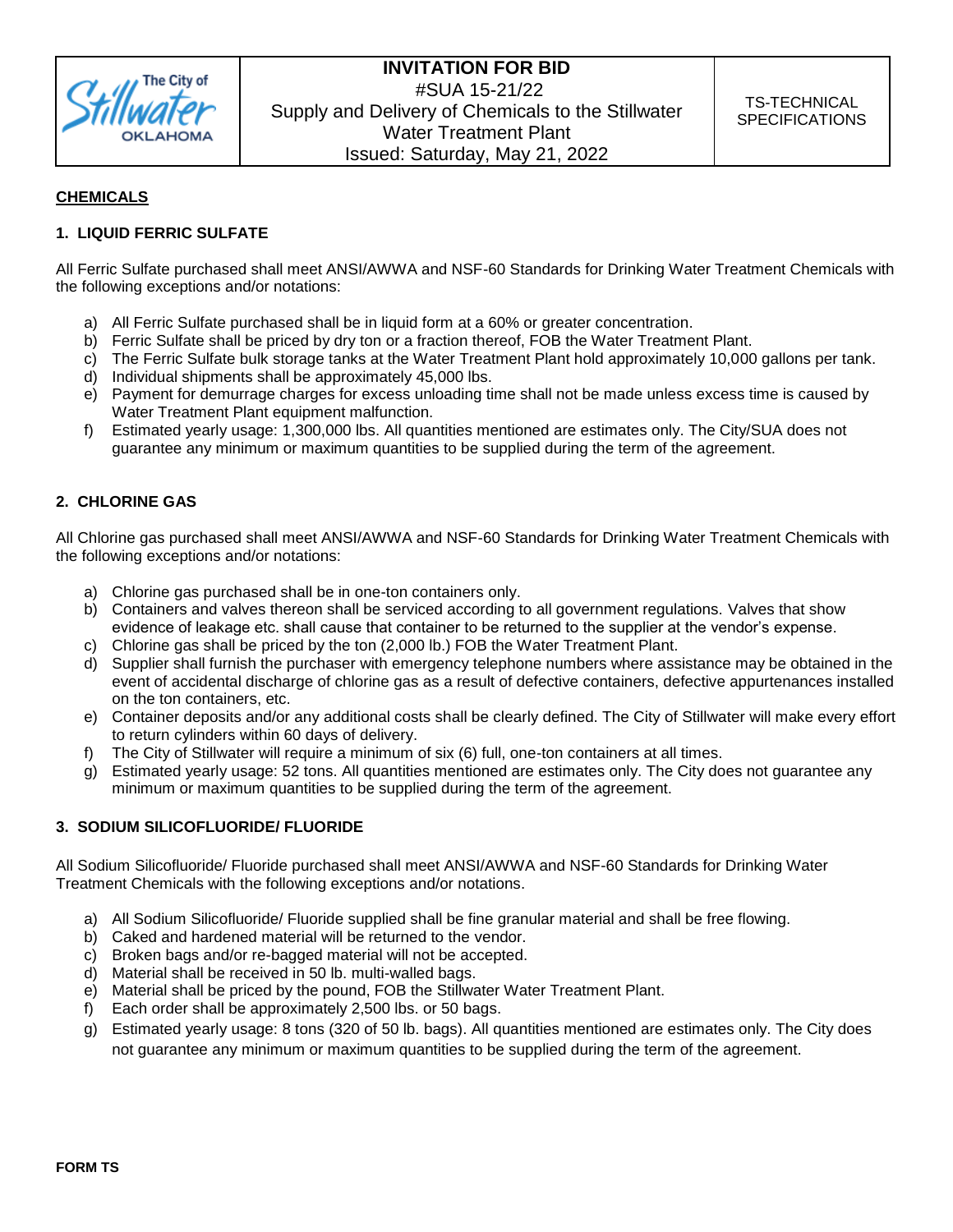

### **4. CALCIUM OXIDE**

All Calcium Oxide (quicklime) purchased shall meet ANSI/AWWA and NSF-60 Standards for Drinking Water Treatment Chemicals with the following exceptions and/or notations.

- a) Purchases shall be based on a minimum Calcium Oxide content of no less than 97.9%.
- b) A bonus for content above 97.9% **will not** be paid.
- c) Content below 97.9% may be accepted in an emergency, however; only after a price agreement has been reached between the supplier and the City of Stillwater.
- d) Chemical analysis sheet showing the Calcium Oxide content and the name of the chemist who performed the test shall be attached to every delivery ticket. Failure to attach said analysis may be grounds for refusal of the shipment.
- e) A complete laboratory analysis of each load shall be available without charge to the purchaser upon request.
- f) Quicklime shall be priced by the ton or fraction thereof, delivered into the storage silo at the Water Treatment Plant.
- g) All quicklime supplied shall have been processed in a gas-fired rotary kiln.
- h) Quicklime shall be bulk with a size of **1/8-inch and smaller in diameter**. It shall be free from lumps and foreign material which may interfere with the operation of dry feed equipment.
- i) Lime shall be delivered by pneumatic truck and or trailers capable of discharging into a storage silo with a point of material entry 75 ft. above ground level.
- j) Payments for demurrage charges for excess unloading time shall not be made unless excess time is caused by water plant equipment malfunction.
- k) Spills due to equipment failure on delivery vehicle shall be cleaned up by the driver and placed in the dumpster located adjacent to the Lime Silo, or the amount of time and labor necessary to do so shall be back charged to the company. Spillage shall not be charged to the City.
- l) Estimated yearly usage is about 2,000 tons. All quantities mentioned are estimates only. The City does not guarantee any minimum or maximum quantities to be supplied during the term of the agreement.

# **5. POLYMER (Coagulant aid)**

# **(Diallyldimethylammonium Chloride)**

All Polymer purchased shall meet ANSI/AWWA and NSF-60 Standards for Drinking Water Treatment Chemicals with the following exceptions and/or notations.

All Polymer purchased must work effectively with Aluminum Sulfate and Ferric Sulfate in the aid of coagulation for the treatment process. All polymers bid shall be 20% solids by weight. The following polymer types are approved:

| <b>Manufacturers</b>                   | <b>Product Name</b> |
|----------------------------------------|---------------------|
| Garratt-Callahan                       | 7642                |
| Garratt-Callahan                       | AH423               |
| <b>Polymer Application Consultants</b> | PC2122              |
| <b>Applied Polymer Tech</b>            | 2480                |
| The Landsat Group Inc.                 | <b>WT-20</b>        |
| <b>Ondeo Nalco</b>                     | <b>CAT-FLOC TL</b>  |
| Polydyne, Inc.                         | CLARIFLOC - C-308P  |
| <b>Brenntag Southwest</b>              | WC-9923             |

a) All Polymer purchased shall be in liquid form.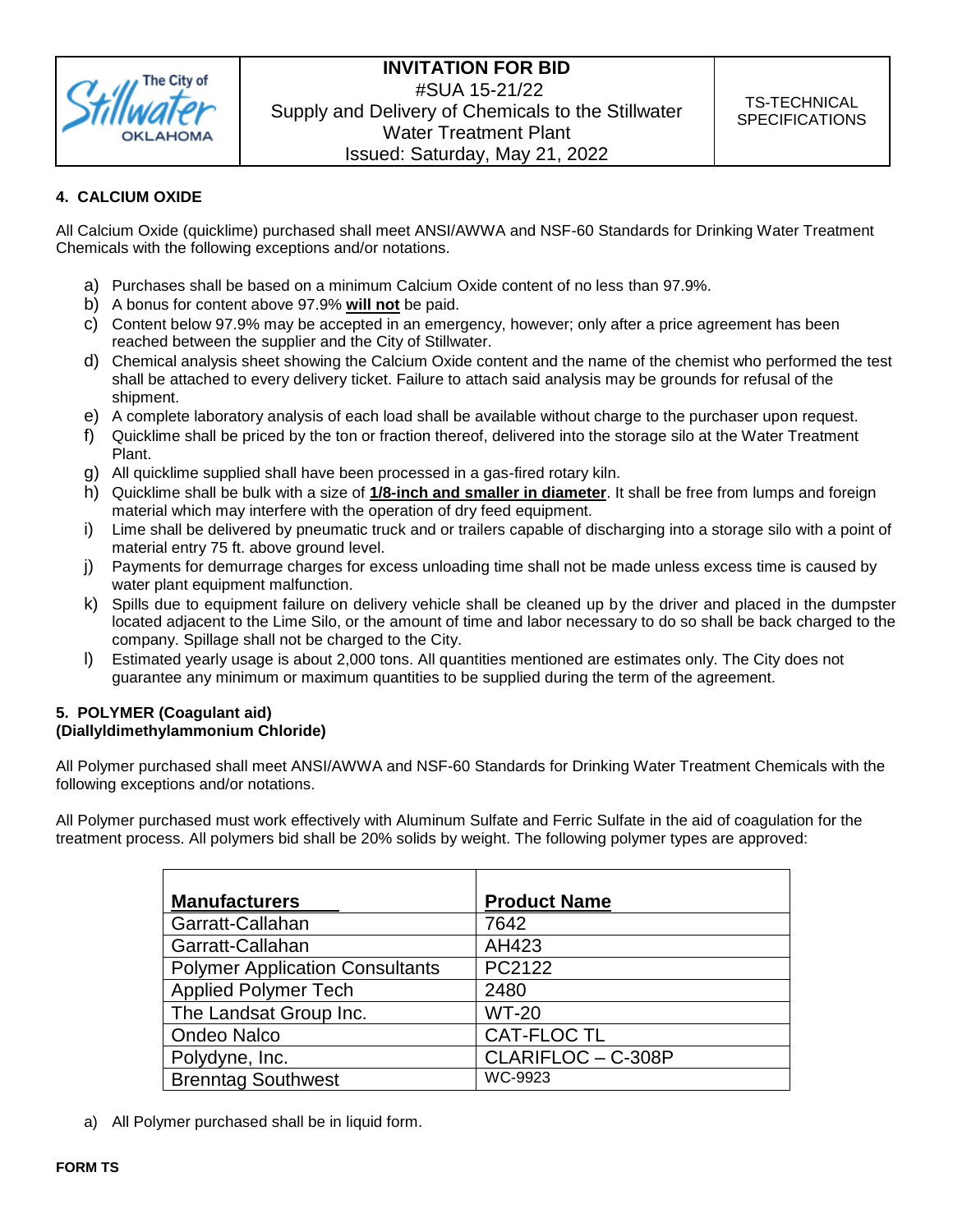

- b) All Polymer purchased shall be priced by the pound, FOB to the Stillwater Water Treatment Plant.
- c) All Polymer purchased shall be in bulk loads of 1500 2500 gallons.
- d) Individual shipments shall be approximately 1500 2500 gallons and off loaded into the bulk holding tanks.
- e) Payments for demurrage charges for excess unloading time shall not be made unless excess time is caused by Water Plant Equipment malfunction.
- f) Any damaged or leaking containers will not be accepted.
- g) A MSDS data sheet will be required with each shipment.
- h) Estimated yearly usage is approximately 24,000 gallons. All quantities mentioned are estimates only. The City does not guarantee any minimum or maximum quantities to be supplied during the term of the agreement.

### **6. CARBON DIOXIDE (Liquid)**

- a) All vendors are being advised that the Carbon Dioxide furnished under this specification is to be used in the treatment of potable water.
- b) Carbon Dioxide shall not contain any other substance in quantities capable of producing a deleterious or injurious effect upon the health of those consuming water that has been properly treated.
- c) Carbon Dioxide shall meet ANSI/AWWA and NSF-60 Standards for Drinking Water Treatment Chemicals.
- d) Carbon Dioxide purchased under this specification shall be priced by the ton or fraction thereof, delivered FOB to the Water Treatment Plant.
- e) Estimated yearly usage 80 tons/year. All quantities mentioned are estimates only. The City does not guarantee any minimum or maximum quantities to be supplied during the term of the agreement.

### **7. ANHYDROUS AMMONIA**

- a) All Anhydrous Ammonia shall meet ANSI/AWWA and NSF-60 Standards for Drinking Water Treatment Chemicals.
- b) Ammonia will be delivered in bulk liquid form.
- c) Payments for demurrage charges for excess unloading time shall not be made unless excess time is caused by Water Plant equipment malfunction.
- d) A MSDS data sheet will be required with each shipment.
- e) Estimated yearly usage of 30,000 lbs. All quantities mentioned are estimates only. The City does not guarantee any minimum or maximum quantities to be supplied during the term of the agreement.
- f) Each shipment is about 2,500 lbs.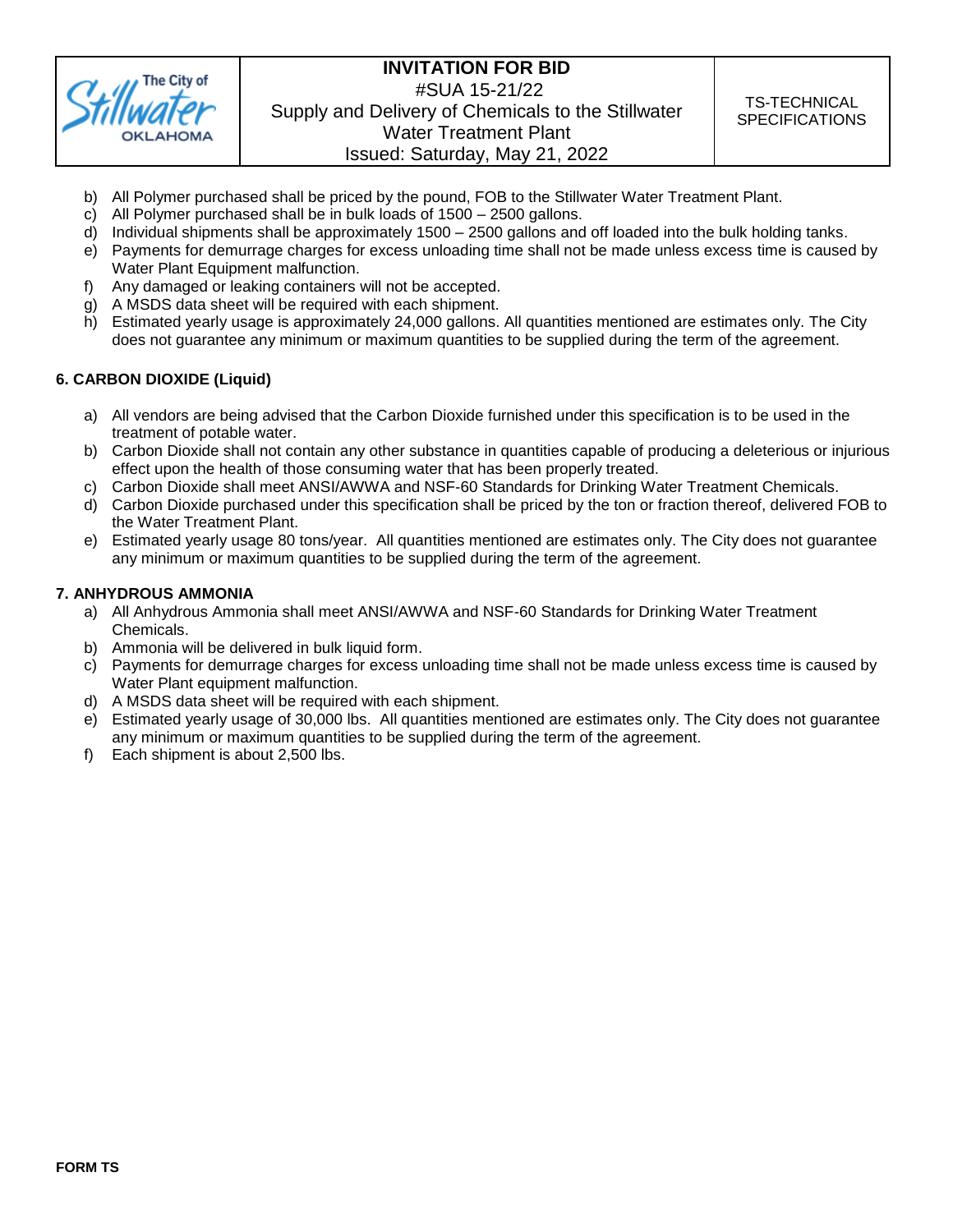

### **SUPPLY AND DELIVERY OF CHEMICALS ADDITIONAL TERMS & CONDITIONS**

COMPLIANCE WITH LAWS. Chemical Supplier shall be responsible for complying with all applicable federal, state and local laws. Chemical Supplier is responsible for any costs of such compliance. Chemical Supplier shall take the necessary actions to ensure its operations in providing goods and/or services and employment practices are in compliance with the requirements of the Americans with Disabilities Act. Chemical Supplier certifies that it and all of its subcontractors to be used are in compliance with 25 O.S. Sec. 1313 and participate in the Status Verification System.

GENERAL LIABILITY. Chemical Supplier shall hold City/SUA harmless from any loss, damage or claims arising from or related to Chemical Supplier's supplying of goods and/or performance of services. Chemical Supplier must exercise all reasonable and customary precaution to prevent any harm or loss to all persons and property related to Chemical Supplier's supplying of goods and/or performance of services.

NO INDEMNIFICATION OR LIMITATION OF LIABILITY. Chemical Supplier understands and acknowledges that City of Stillwater is a municipal corporation that is funded by its taxpayers to operate for the benefit of its citizens. Accordingly, and pursuant to Oklahoma law, City shall not indemnify nor hold Chemical Supplier harmless for loss, damage, expense or liability arising from or related to Chemical Supplier's supplying of goods and/or performance of services, including any attorney's fees and costs. Chemical Supplier shall not limit its liability to City for actual loss or direct damages for any claim. City reserves the right to pursue all legal and equitable remedies to which it may be entitled.

INSURANCE REQUIRED. Chemical Supplier shall be required to purchase and maintain insurance. Chemical Supplier shall at all times carry commercial general liability coverage in amounts not less than \$1,000,000. Chemical Supplier is solely responsible for all costs associated with acquiring and maintaining insurance, including but not limited to, all premiums and deductibles.

GOVERNING LAW AND VENUE. The laws of the State of Oklahoma control and govern without regard to choice of law principals, which shall be the forum for any lawsuits arising in connection with the goods and services provided or incident thereto. The parties stipulate that venue is proper in a court of competent jurisdiction in Payne County, Oklahoma and each party waives any objection to such venue. City does not and will not agree to binding arbitration of any disputes.

CONFLICTS. Supply of goods and/or performance of services are subject to these Additional Terms and Conditions. To the extent that Chemical Supplier's proposal has provided additional terms and conditions that may conflict with any provisions herein, the City of Stillwater's Terms and Conditions shall govern and control.

NO ASSIGNMENT. Chemical Supplier may not assign this Agreement or use subcontractors to provide the goods and/or services without City/SUA's prior written consent. Chemical Supplier shall not be entitled to any claim for extras of any kind or nature.

EQUAL EMPLOYMENT OPPORTUNITY. Chemical Supplier agrees to comply with all applicable laws regarding equal employment opportunity and nondiscrimination.